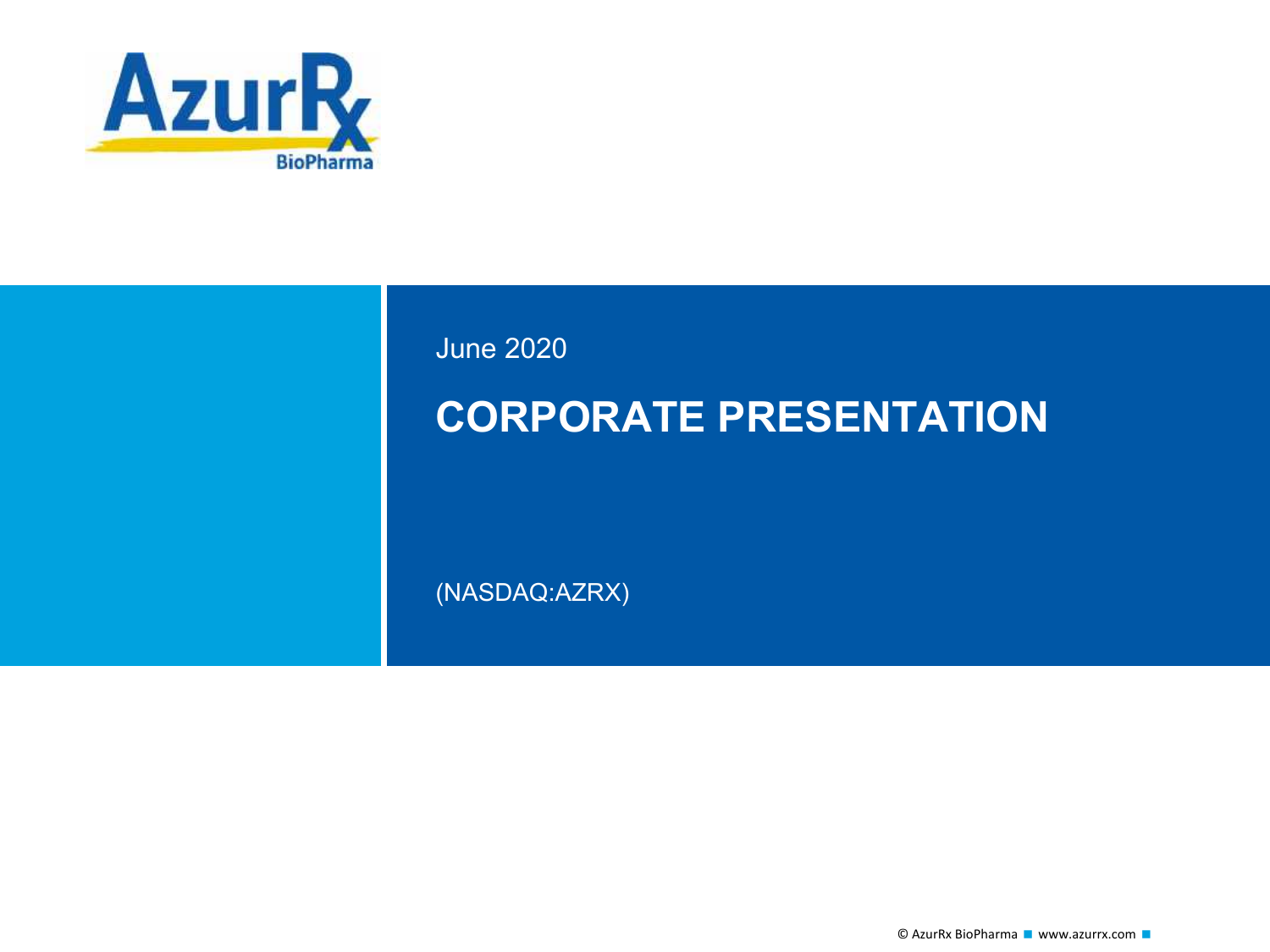### **Company Disclaimer**

*Certain statements in this presentation constitute "forward-looking statements" within the meaning of Section 21E of the Securities Exchange Act of 1934, as amended. Any statements that refer to expectations or other characterizations of future events, circumstances or results are forward-looking statements. Such forwardlooking statements include projections. Such projections were not prepared in accordance with public guidelines of the American Institute of Certified Public Accountants regarding projections and forecasts, nor have such projections been audited, examined or otherwise reviewed by independent auditors of the company. Such forward-looking statements involve known and unknown risks, uncertainties and other factors which may cause the actual results, performance or achievements of the company and its clinical trials to be materially different from any future results, performance or achievements expressed or implied by such forward-looking statements.* 

*The views expressed are those of management and are based on currently available information. Estimates and projections contained herein have been prepared by management and involve significant elements of subjective judgment and analysis and are based on certain assumptions. No representation nor warranty, expressed or implied, is made as to the accuracy or completeness of the information contained in this document, and nothing contained herein is, or shall be relied upon, as a promise or representation, whether as to the past or the future. The projections are not intended to follow generally accepted accounting principles. Neither our accountants nor our legal counsel have compiled, audited, prepared, or contributed to the projections or the underlying assumptions. None of these parties express an opinion with respect to the projections.* 

*You are cautioned not to place undue reliance on these forward-looking statements. Except for ongoing obligations of the company to disclose material information under the federal securities laws, the company does not undertake any obligation to release any revisions to any forward-looking statements, to report events or to report the occurrence of unanticipated events.*

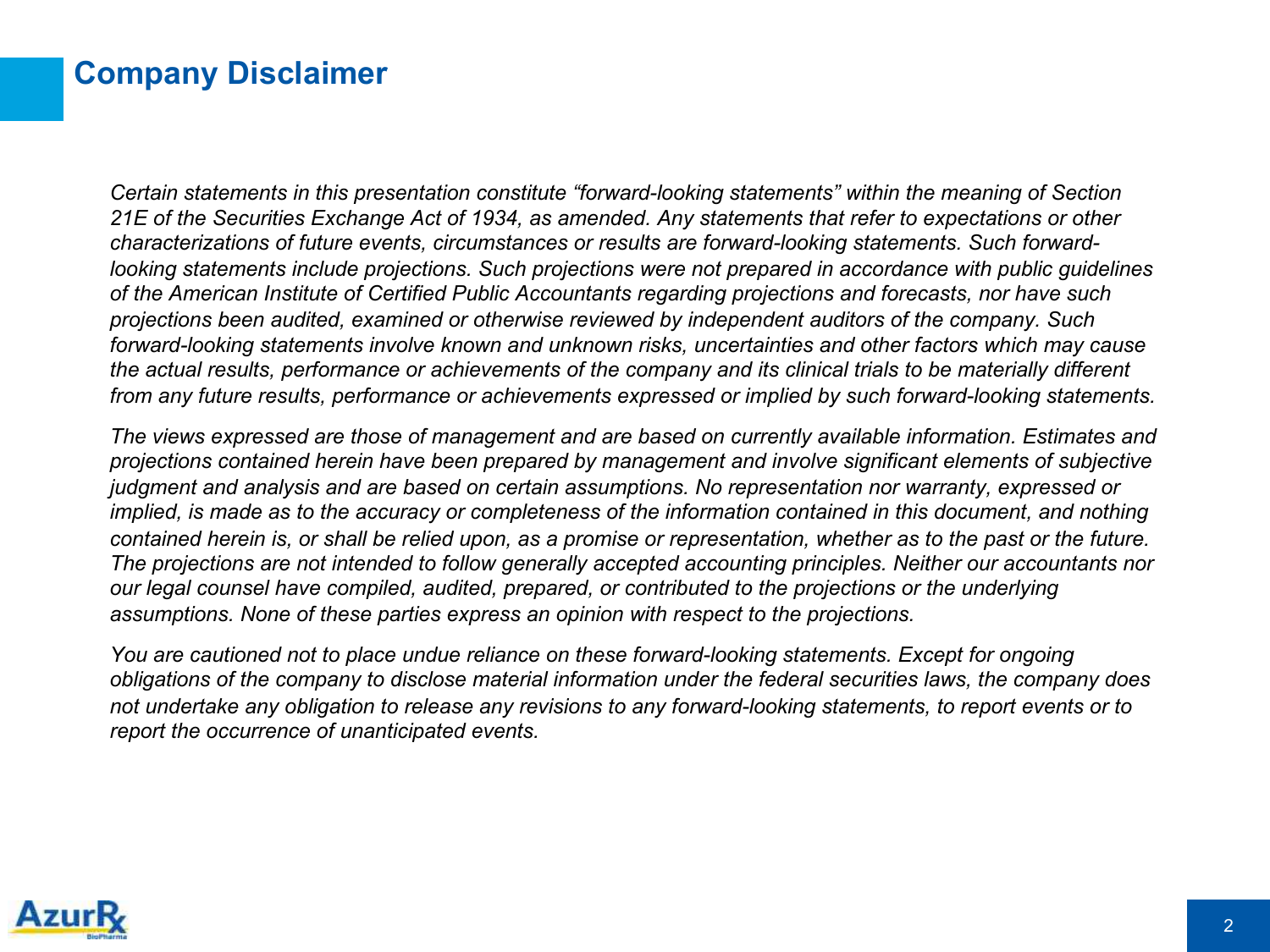### **Investment Highlights**

Biotechnology company focused on the development of therapeutic proteins for GI indications

### **MS1819 recombinant lipase for treatment of Exocrine Pancreatic Insufficiency (EPI)**

- Targeting patients with **Cystic Fibrosis (CF)** and **Chronic Pancreatitis (CP)**
- Addressing established global market **(>\$2 billion)** (1)

### **Potential synthetic alternative to porcine pancreatic enzyme replacement therapy (PERT)**

- Clear unmet medical need
- Established POC in two therapeutic indications in CF and CP

### **Pursuing parallel monotherapy and combination therapy clinical pathways:**

- Topline Phase 2b CF monotherapy data expected Q1 2021
- Topline Phase 2 CF combination (MS1819 + PERT) therapy data expected Q1 2021

### **New Management Team with combined experience in developing and launching over 25 drugs**

• Established track record of execution and value creation

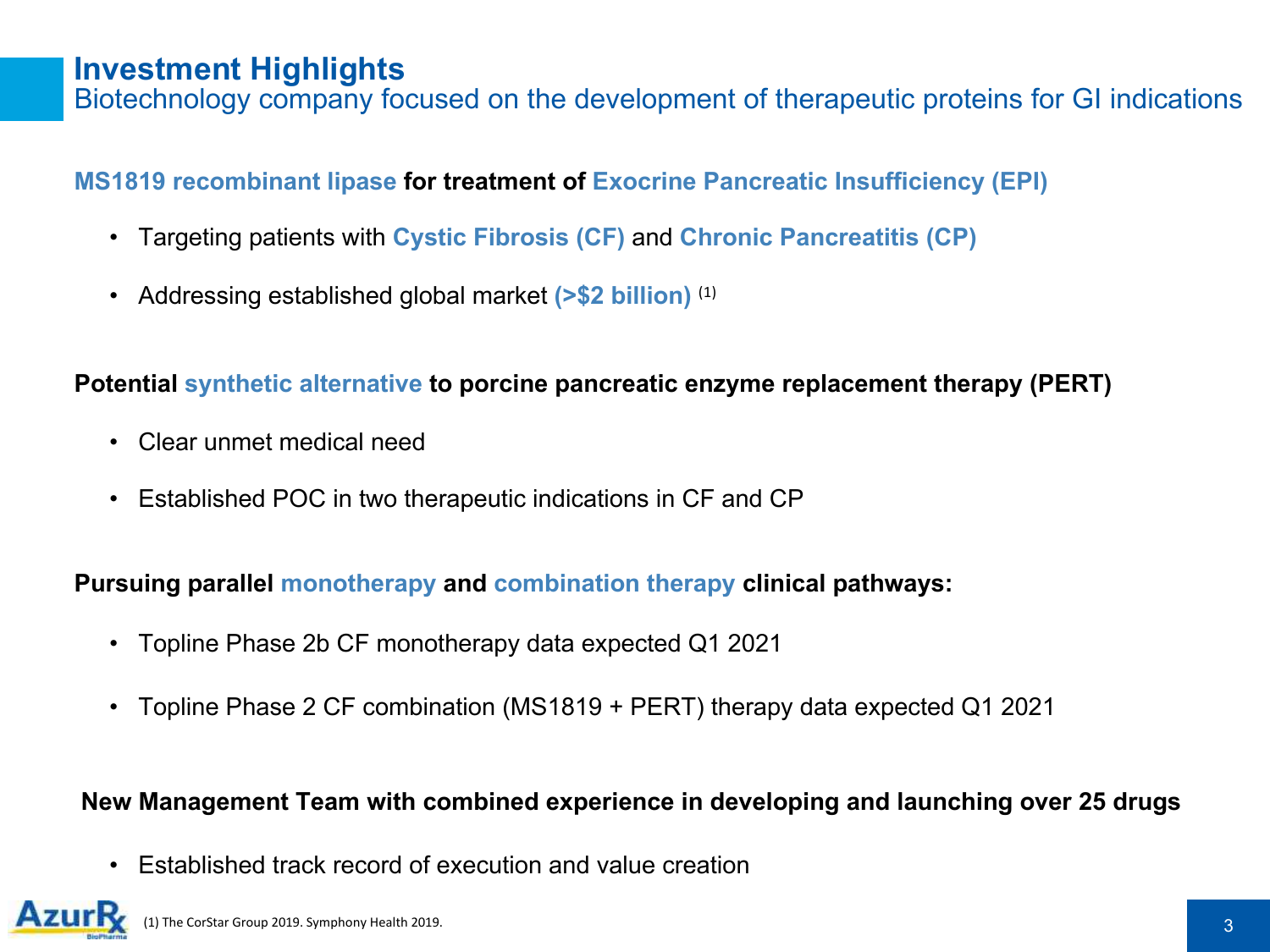### **Management Team** Established track record of execution and value creation



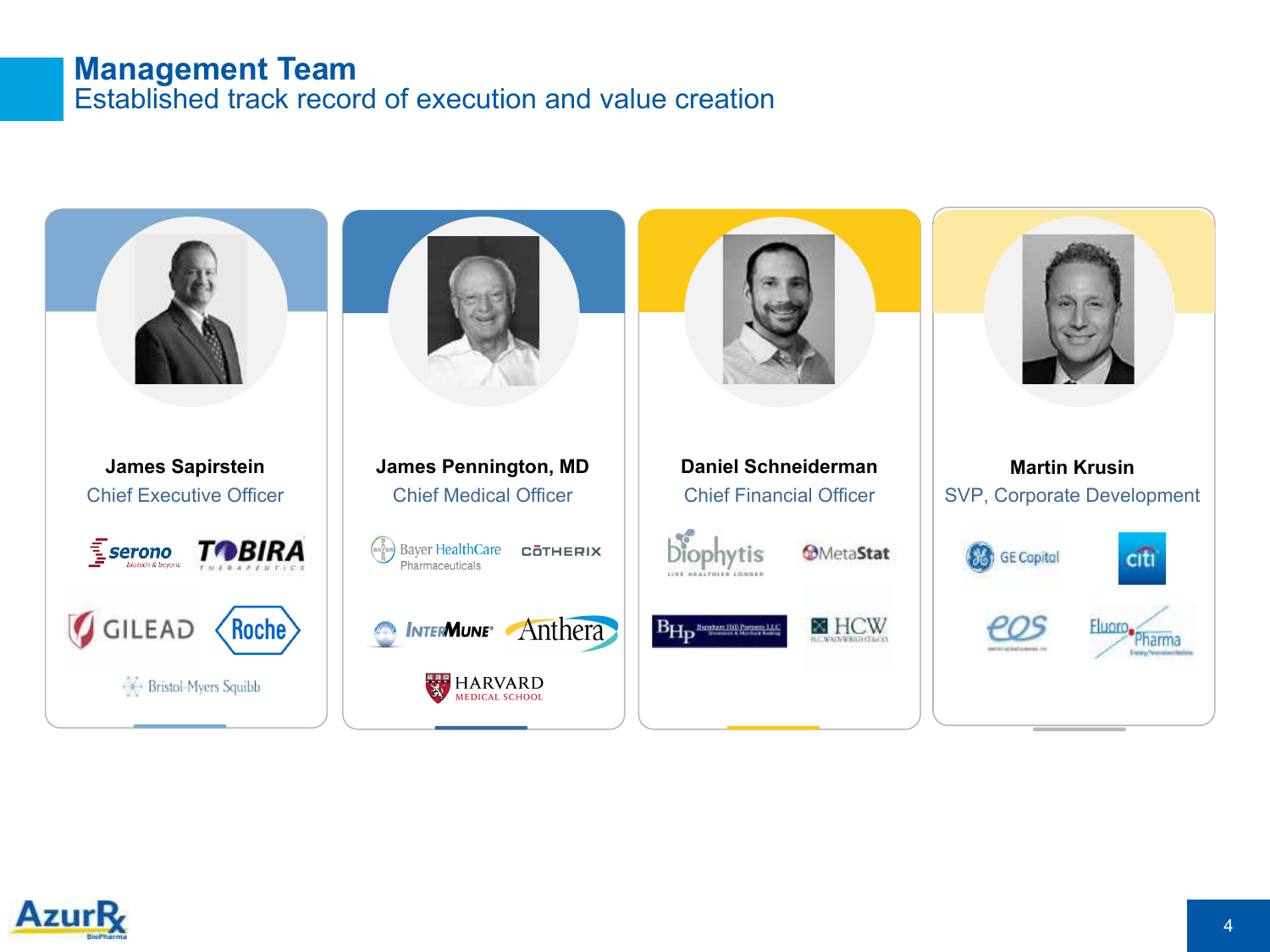#### **Exocrine Pancreatic Insufficiency (EPI)**

EPI is a chronic nutritional deficiency – the pancreas is damaged and does not produce the digestive enzymes needed<br>to break up food in the GI tract so that nutrients can be absorbed

#### **EPI related morbidities**

- Abdominal discomfort
- Frequent bowel movements
- Poor fat absorption
- Unable to gain or retain weight

### **Focus on two patient populations requiring treatment for EPI**

| <b>Cystic Fibrosis</b>                                       | <b>Chronic Pancreatitis</b>                            |
|--------------------------------------------------------------|--------------------------------------------------------|
| <b>Genetic disease</b>                                       | <b>Heterogeneous disease</b>                           |
| $\sim$ 30,000 patients U.S.                                  | $\sim$ 90,000 patients U.S.<br>$\bullet$               |
| Treatment begins for patients in<br>first six months of life | Pancreatic cancer<br>$\bullet$<br>Surgery<br>$\bullet$ |
|                                                              | Lifestyle related morbidity<br>$\bullet$               |

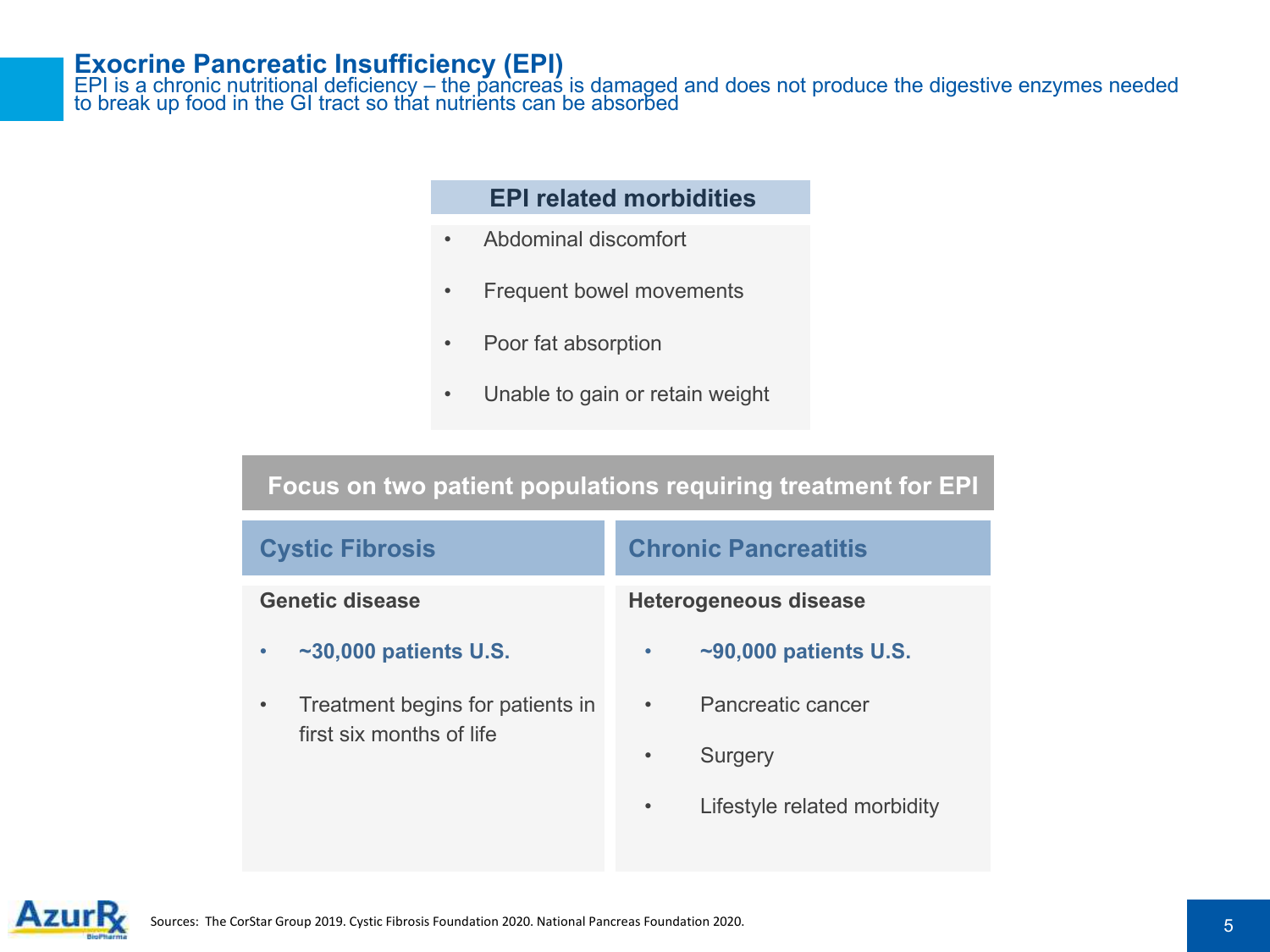# **Large Established Global Market Of ~\$2 Billion (U.S. ~\$1.4 B)**

Porcine-derived pancreatic enzyme replacement therapy (PERT)



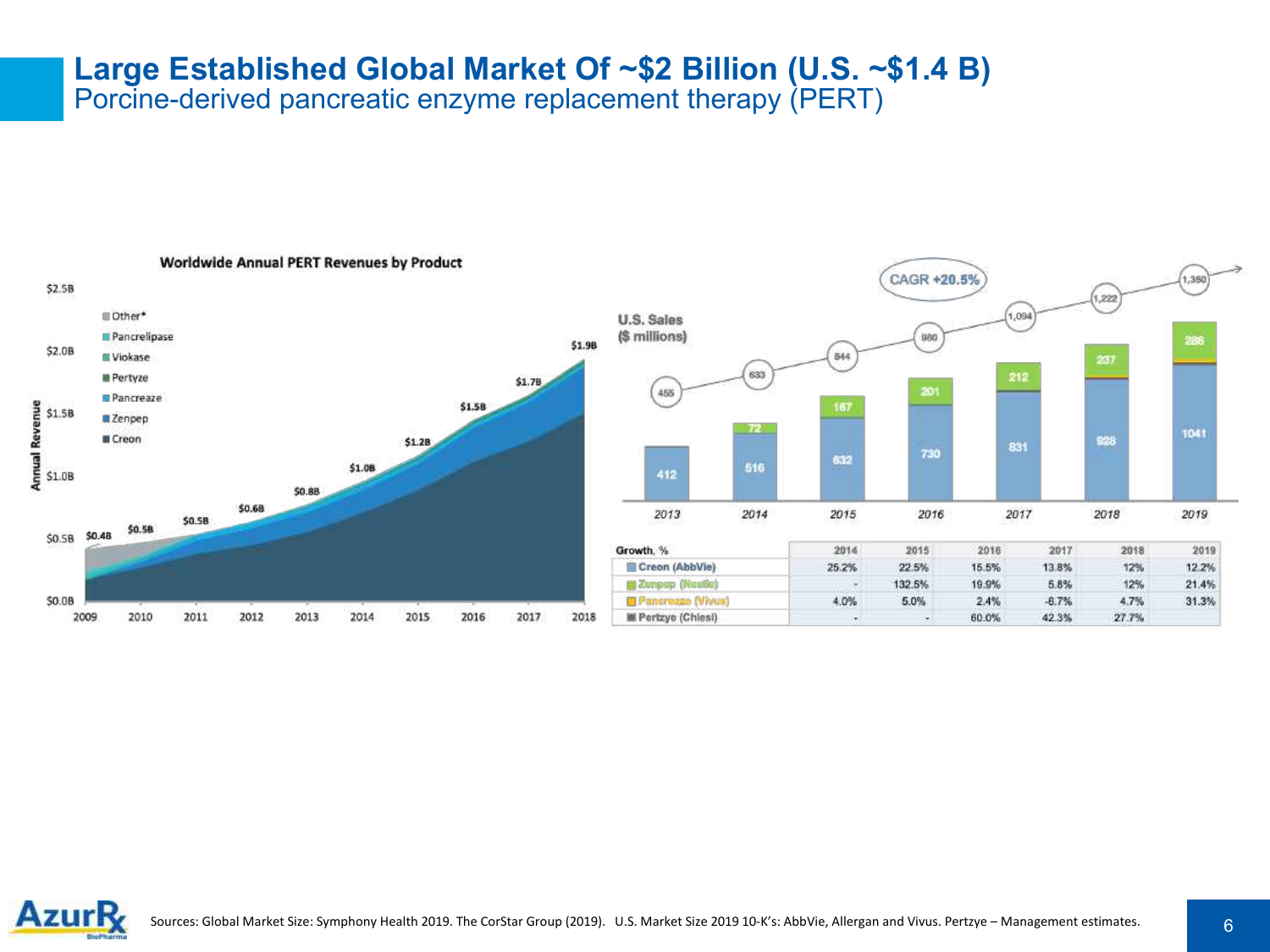## **MS1819: Fulfilling an Unmet Medical Need**

|                                                 | <b>PERT</b>                                                                                                                 | <b>MS1819</b>                                                                                                           |
|-------------------------------------------------|-----------------------------------------------------------------------------------------------------------------------------|-------------------------------------------------------------------------------------------------------------------------|
| <b>Drug</b><br><b>Substance</b>                 | <b>Porcine-derived pancreatic</b><br>enzyme replacement therapy<br>(PERT)                                                   | <b>Recombinant yeast</b><br>(Yarrowia lipolytica) lipase-derived<br>replacement therapy                                 |
| <b>Stability in</b><br>acidic GI<br>environment | Limited                                                                                                                     | More stable                                                                                                             |
| <b>Safety</b>                                   | <b>Adverse event: fibrosing</b><br>colonopathy at high doses                                                                | Safe and well tolerated and no<br>risk of fibrosing colonopathy                                                         |
| <b>Pill Burden</b>                              | 25-40 pills per day (CF)                                                                                                    | 8-16 pills per day (CF)                                                                                                 |
| <b>Sourcing &amp;</b><br><b>Supply</b>          | • Subject to pig herd<br>management<br>• Risk of transmission of<br>animal pathogens<br>Manufacturing + supply<br>$\bullet$ | $\cdot$ GRAS<br>(Generally Regarded as Safe)<br>• No risk of animal<br>pathogens<br>Manufacturing + supply<br>$\bullet$ |

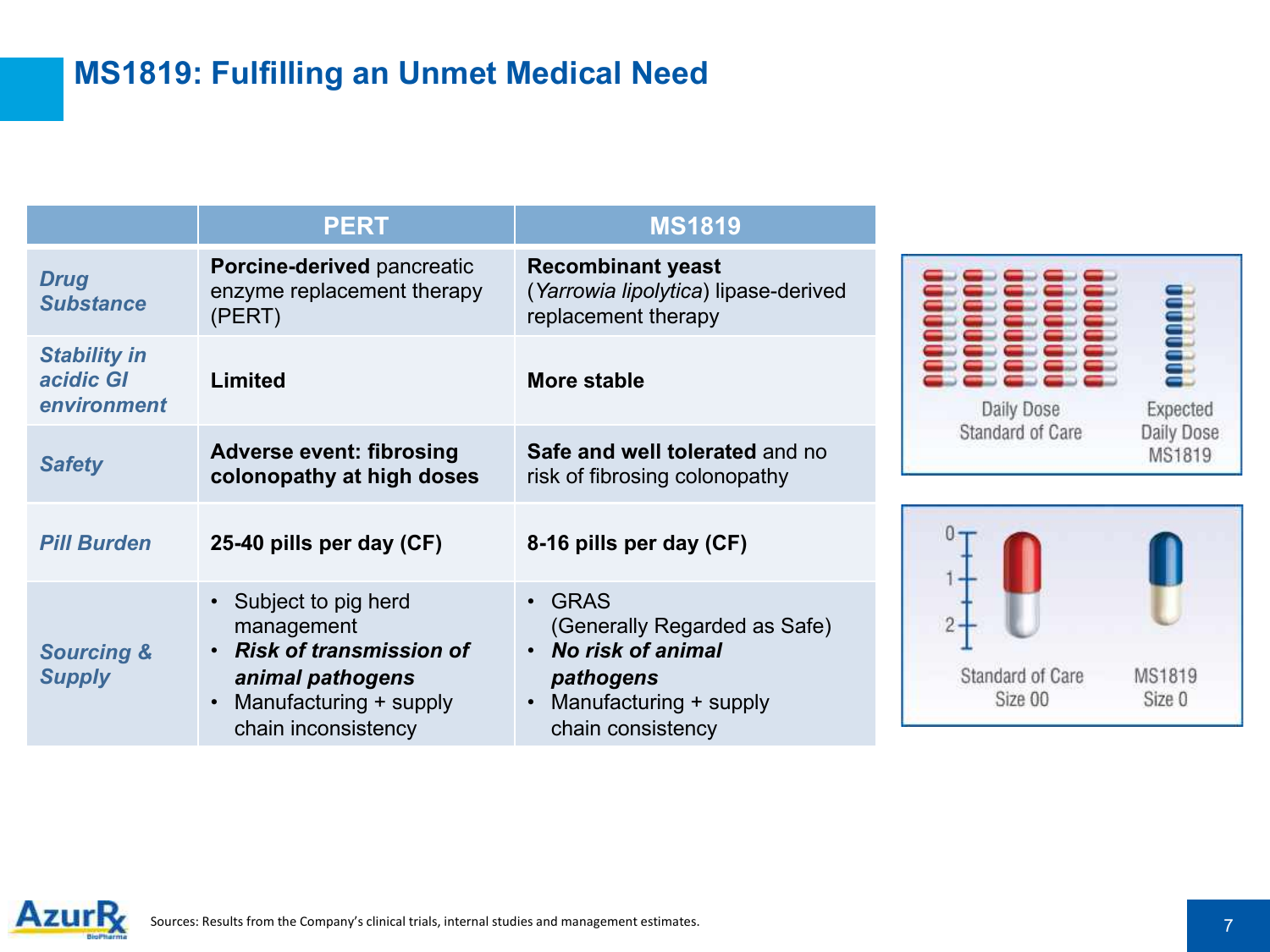### **MS1819 Clinical Trial Efficacy Endpoints**  Pursuing a Non-Inferiority Pathway

| <b>Primary Efficacy Endpoint</b>             |         |
|----------------------------------------------|---------|
| <b>Coefficient of Fat Absorption (CFA)</b>   | $>80\%$ |
| <b>Secondary Efficacy Endpoints</b>          |         |
| • Stool Consistency (Bristol Scale)          |         |
| • Stool Quantity (Weight)                    |         |
| <b>• Bowel Movements</b>                     |         |
| • Steatorrhea                                |         |
| • Abdominal Discomfort (Visual Analog Scale) |         |
| • Weight Gain                                |         |
| • Coefficient of Nitrogen Absorption (CNA)   |         |
|                                              |         |

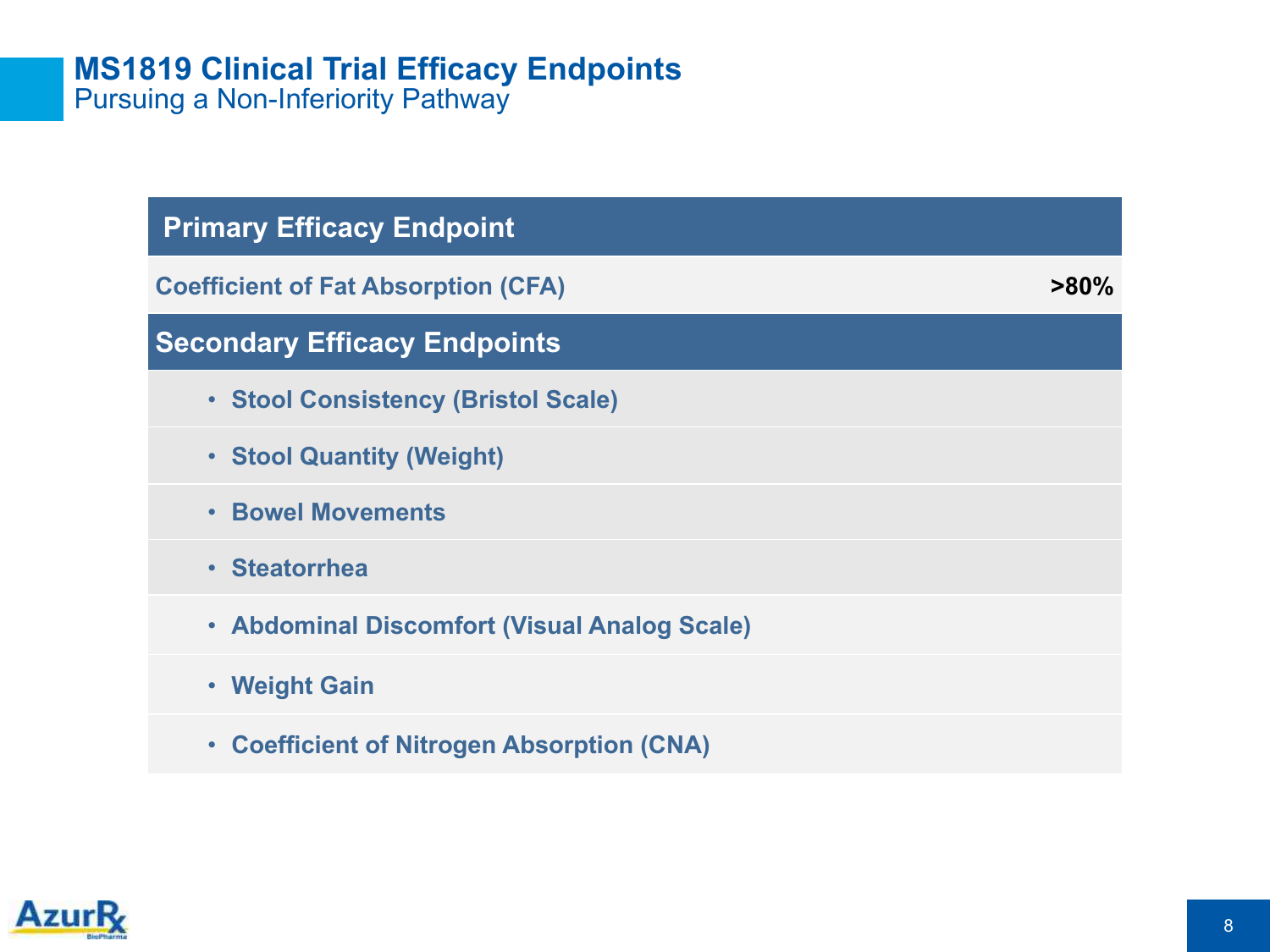### **GI Therapeutic Product Pipeline** MS1819 – Yeast recombinant lipase

#### **Development Phase EPI Therapeutic Indication Phase 2 Clinical Trials Discovery Pre-Clinical Phase 1 Phase 2 Phase 3** CP patients (doses up to 2.2g) *Completed* **Dose Escalation Study** CF patients (2.2g) **Option** *Completed* **(OPTION Bridging Dose Safety Study)** CF patients (2.2g & 4.4g + enteric capsules) **Option 2** *2020 Start* (**OPTION 2 Dose Escalation Study)** CF patients *Ongoing* **Combination PERT-MS1819 Study** Current Status **Topline Results Expected Q1 2021**

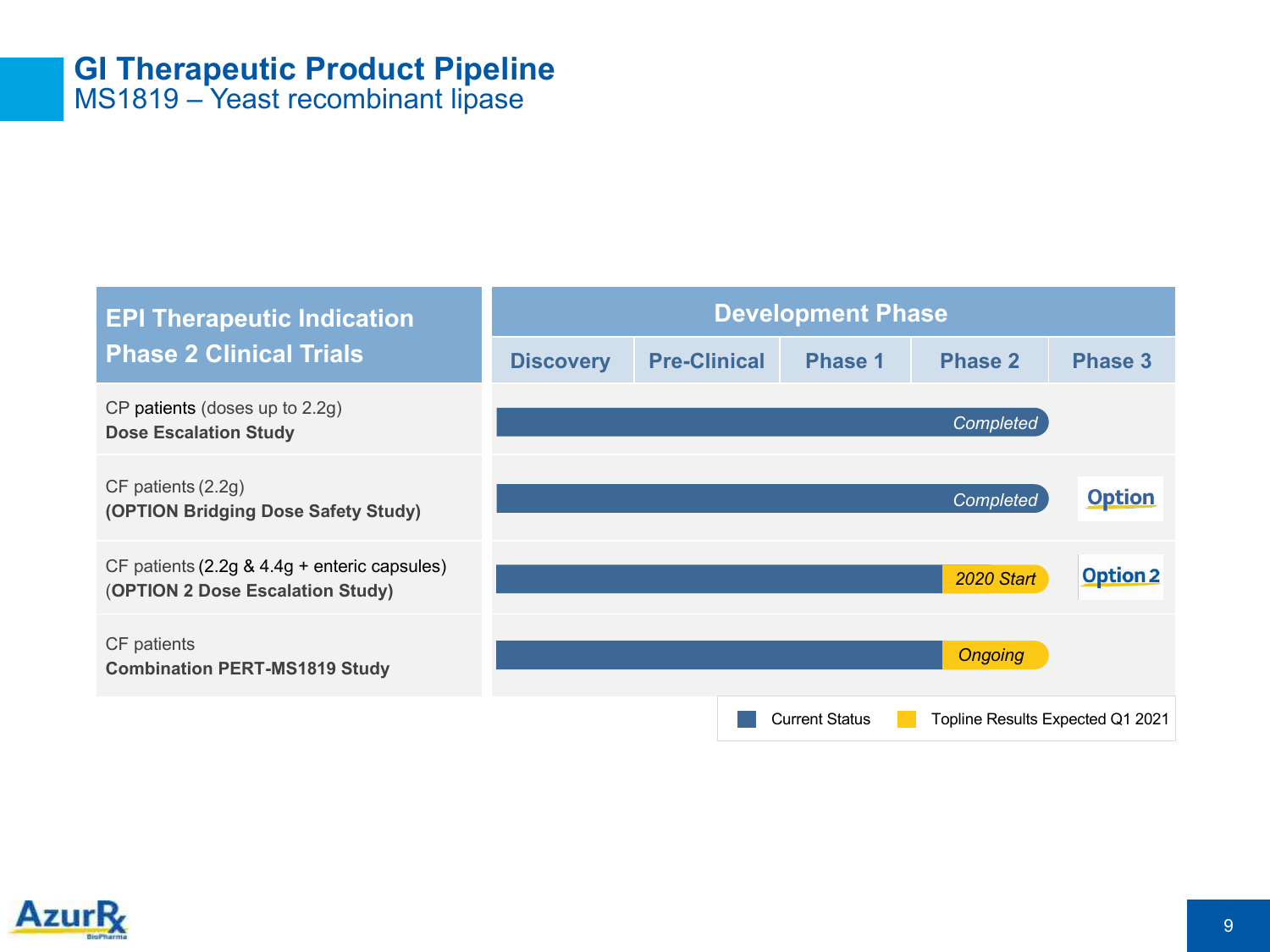### **MS1819 Clinical Trials**  Safety, Primary and Secondary Endpoint Efficacy, No Need for Protease

| <b>Phase 2 MS1819</b><br><b>Clinical Trials</b>                                                | <b>MS1819</b><br><b>Doses</b>                                                       | # Patients                         | <b>Safety</b> | <b>Primary Efficacy</b><br><b>Endpoint Results</b>                                                     | <b>Secondary Efficacy</b><br><b>Endpoints Results</b>                                                                                       | <b>Status</b>                                                    |
|------------------------------------------------------------------------------------------------|-------------------------------------------------------------------------------------|------------------------------------|---------------|--------------------------------------------------------------------------------------------------------|---------------------------------------------------------------------------------------------------------------------------------------------|------------------------------------------------------------------|
| <b>CP</b> patients<br><b>Dose Escalation Study</b>                                             | $\cdot$ 280 mg<br>560 mg<br>• 1120 mg<br>$\cdot$ 2240mg                             | 11<br>France, Aus,<br>NZ           |               | <b>Statistically</b><br>$\bullet$<br>significant 21.8%<br>CFA improvement at<br>highest dose of 2.2 g  | <b>Statistically Significant</b><br>and Clinically Meaningful<br>$\cdot$ # bowel movements<br>stool consistency<br>steatorrhea<br>$\bullet$ | <b>Completed</b><br>2018                                         |
| <b>CF</b> patients<br><b>Option</b><br><b>Cross-Over, Bridging</b><br><b>Dose Safety Study</b> | 2240 mg                                                                             | 32<br>U.S., Poland                 |               | CFA: MS1819 56% vs.<br><b>PERT 86%</b><br>~50% of patients<br>$\bullet$<br>reached non-<br>inferiority | CNA: MS1819 93% vs.<br>$\bullet$<br>PERT 97% - no need<br>for protease                                                                      | <b>Completed</b><br>2019                                         |
| <b>CF</b> patients<br><b>Option 2</b><br><b>Dose Escalation Study</b>                          | • 2240 mg +<br>Enteric<br>Capsule<br>$\cdot$ 4480 mg +<br><b>Enteric</b><br>Capsule | $30*$<br>U.S., Poland              |               |                                                                                                        |                                                                                                                                             | <b>Initiating Q2</b><br>2020*<br><b>Topline Data</b><br>Q1 2021* |
| <b>CF</b> patients<br><b>Combination PERT-</b><br><b>MS1819 Study</b>                          | <b>Daily Dose</b><br>PERT +<br>$\cdot$ 700 mg<br>$\cdot$ 1120 mg<br>$\cdot$ 2240 mg | $24*$<br>Hungary,<br>Spain, Turkey |               | <b>Positive CFA Data on</b><br>$\bullet$<br>1 <sup>st</sup> five patients in<br>study                  | <b>Clinically Meaningful</b><br>$\bullet$<br>Data on 1 <sup>st</sup> five<br>patients in study                                              | <b>Initiated Q4</b><br>2019<br><b>Topline Data</b><br>Q1 2021*   |

\* Anticipated

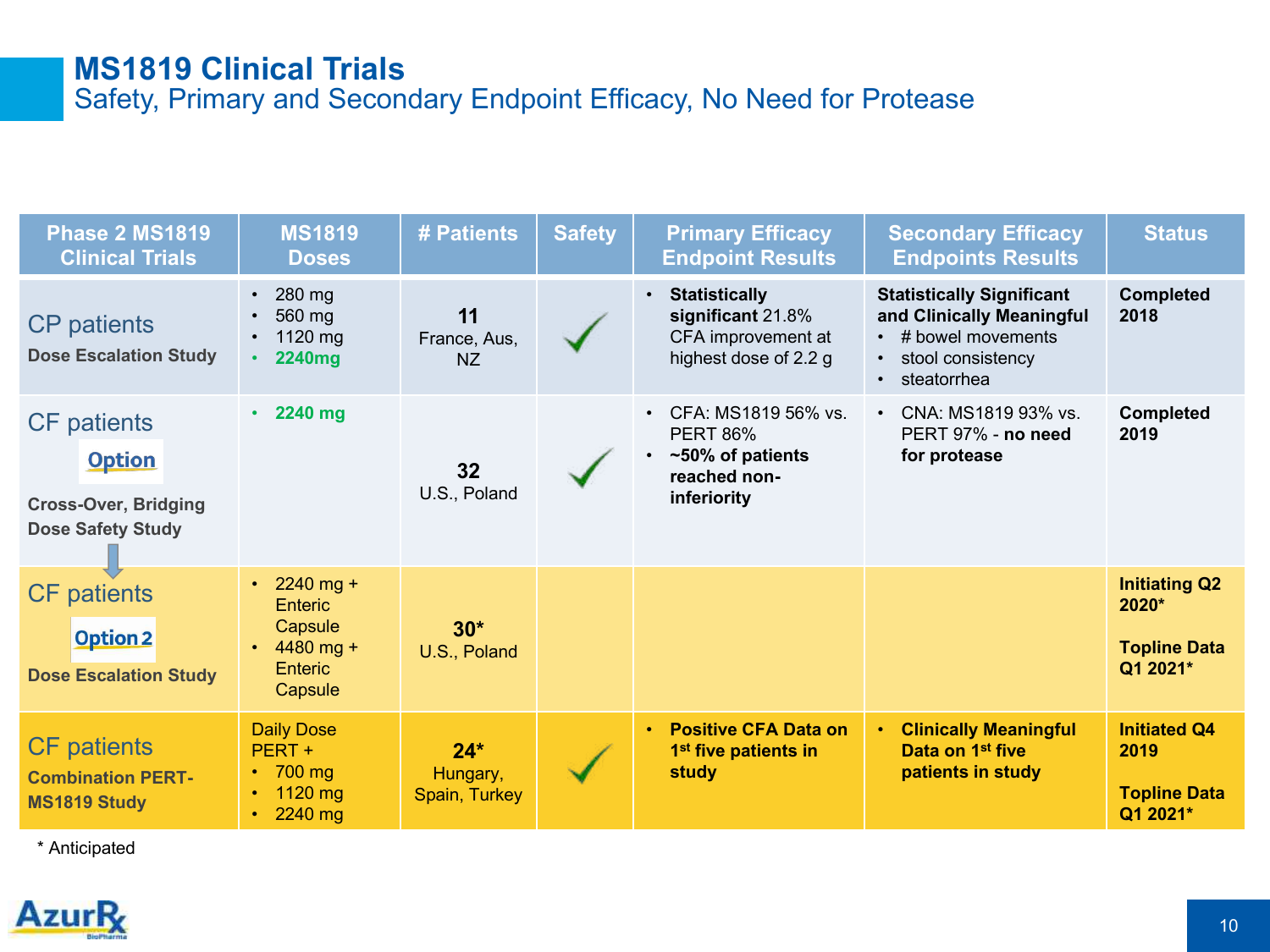## **MS1819 Phase 2** Chronic Pancreatitis Dose Escalation Study

| <b>MS1819 Doses</b>                                                   | # Patients               | <b>Safety</b> | <b>Primary Efficacy</b><br><b>Endpoints</b>                                                | <b>Secondary Efficacy</b><br><b>Endpoints</b>                                                                                          | <b>Status</b>            |
|-----------------------------------------------------------------------|--------------------------|---------------|--------------------------------------------------------------------------------------------|----------------------------------------------------------------------------------------------------------------------------------------|--------------------------|
| $\cdot$ 280 mg<br>$\cdot$ 560 mg<br>$\cdot$ 1120 mg<br>$\cdot$ 2240mg | 11<br>France,<br>Aus, NZ |               | • Statistically<br><b>Significant 21.8%</b><br>CFA improvement at<br>highest dose of 2.2 g | <b>Statistically Significant</b><br>and Clinically<br><b>Meaningful</b><br>• # bowel movements<br>• stool consistency<br>• steatorrhea | <b>Completed</b><br>2018 |

|                                                             | <b>Baseline</b> | @ Highest Dose of MS1819-SD<br>$(2240 \text{ mg})$ | <b>Mean</b><br><b>Change</b> | p-value |
|-------------------------------------------------------------|-----------------|----------------------------------------------------|------------------------------|---------|
| <b>Coefficient of Fat Absorption (CFA)*</b>                 | 41.2            | 63.3                                               | 21.8%                        | 0.002   |
| <b>Stool Consistency (Bristol Scale)</b>                    | 5.1             | 4.1                                                | $-19.6%$                     | 0.006   |
| <b>Bowel Movements</b>                                      | 2.8             | 1.9                                                | $-32%$                       | 0.006   |
| <b>Steatorrhea</b>                                          | 12.3            | 10.1                                               | $-18%$                       | 0.008   |
| <b>Abdominal Discomfort</b><br><b>(Visual Analog Scale)</b> | 21.0            | 14.5                                               | $-31%$                       | 0.148   |

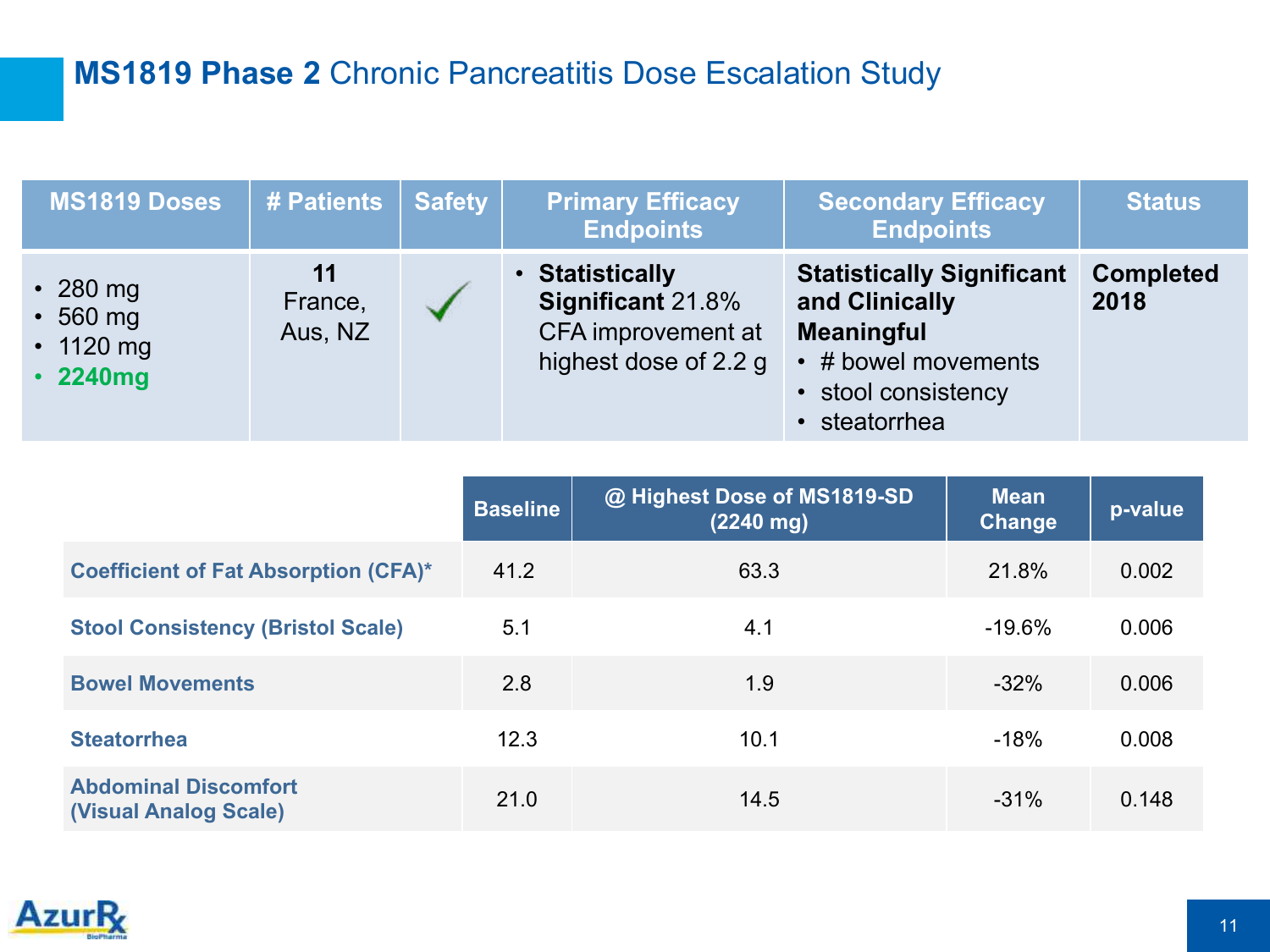## **MS1819 Phase 2** Cystic Fibrosis OPTION Bridging Dose Safety Study

**Option** 

| MS1819 Doses | # Patients Safety            | <b>Primary Efficacy</b><br><b>Endpoints</b>                                                         | <b>Secondary Efficacy</b><br><b>Endpoints</b>               | <b>Status</b>            |
|--------------|------------------------------|-----------------------------------------------------------------------------------------------------|-------------------------------------------------------------|--------------------------|
| 2240 mg      | 32<br><b>U.S.,</b><br>Poland | • CFA: MS1819 56%<br><b>vs. PERT 86%</b><br>$\cdot$ ~50% of patients<br>reached non-<br>inferiority | • CNA: MS1819 93%<br>vs. PERT 97% - no<br>need for protease | <b>Completed</b><br>2019 |

A Phase 2 Open-Label, Multicenter, 2x2 Crossover Trial to assess the Safety and Efficacy of MS1819 in Patients with Exocrine Pancreatic Insufficiency due to Cystic Fibrosis



32 patients across 14 sites completed the study

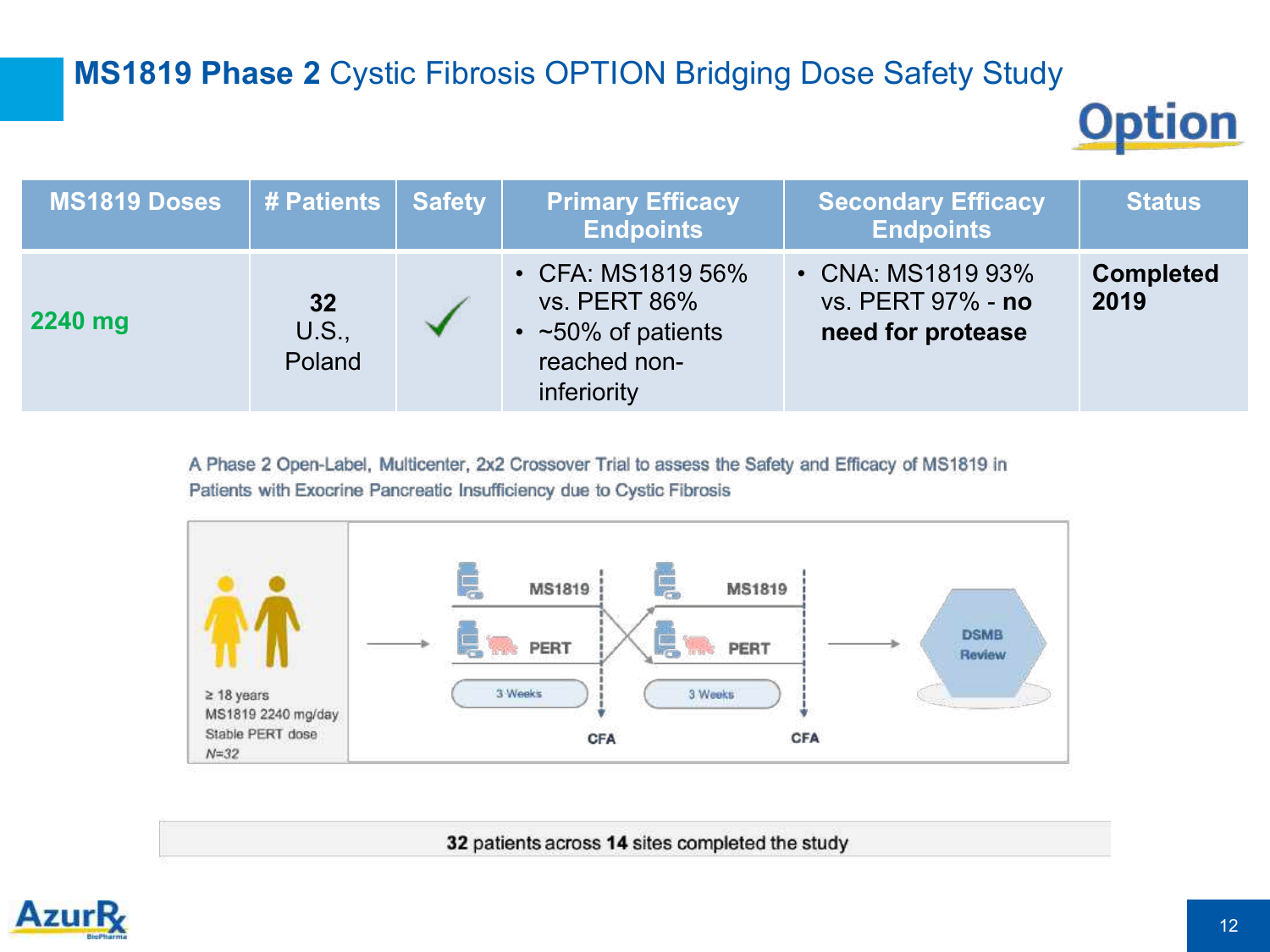### **MS1819 Phase 2b** Cystic Fibrosis OPTION 2 Study Initiating Q2 2020

**Option 2** 

| MS1819 Doses in   # Patients  <br><b>Enteric Capsules</b> |                       | <b>Safety</b> | <b>Primary</b><br><b>Efficacy</b><br><b>Endpoints</b> | <b>Secondary Efficacy</b><br><b>Endpoints</b>                                                                                           | <b>Status</b>                                                                                  |
|-----------------------------------------------------------|-----------------------|---------------|-------------------------------------------------------|-----------------------------------------------------------------------------------------------------------------------------------------|------------------------------------------------------------------------------------------------|
| 2240 mg<br>$\bullet$<br>4480 mg<br>$\bullet$              | 30<br>U.S.,<br>Poland |               | <b>CFA: MS1819</b><br>vs. PERT                        | • Stool Consistency<br>• Stool Quantity<br>• Bowel Movements<br>• Steatorrhea<br>• Abdominal Discomfort<br>• Weight Gain<br>$\cdot$ CNA | <b>Initiating Q2</b><br>2020<br><b>Topline</b><br><b>Data</b><br><b>Anticipated</b><br>Q1 2021 |

Open Label 2x2 Crossover Trial of MS1819 to assess the Safety and Efficacy in Enteric Capsules in Patients with Exocrine Pancreatic Insufficiency due to CF



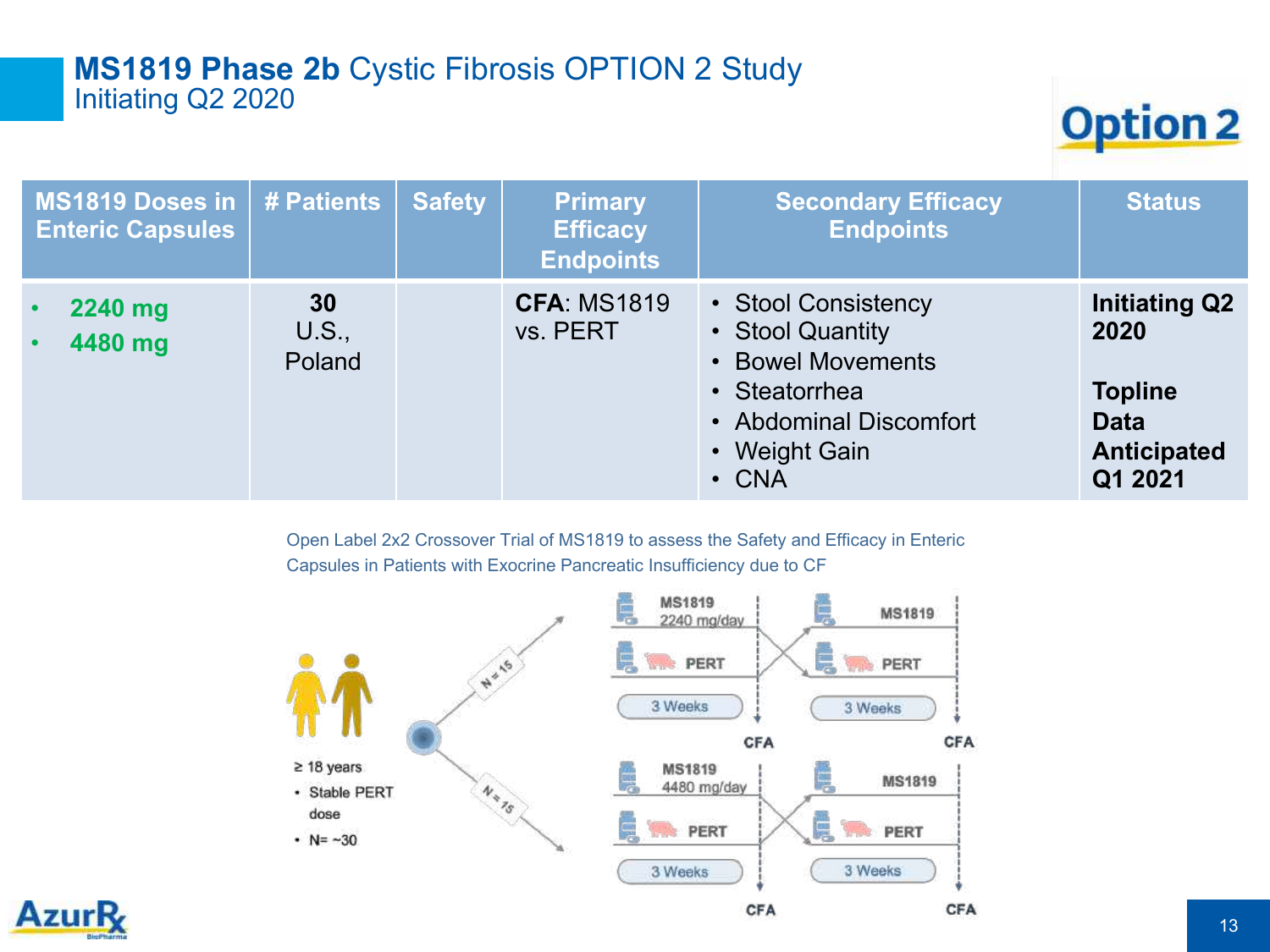### **MS1819 Phase 2** Cystic Fibrosis **Combination** Therapy Dose Escalation Study in Patients with Severe EPI

| <b>MS1819 Doses</b>                                                               | # Patients                                | Safety* | <b>Primary Efficacy</b><br><b>Endpoints*</b>            | <b>Secondary Efficacy</b><br>Endpoints*                                  | <b>Status</b>                                                                                 |
|-----------------------------------------------------------------------------------|-------------------------------------------|---------|---------------------------------------------------------|--------------------------------------------------------------------------|-----------------------------------------------------------------------------------------------|
| <b>Daily Dose PERT</b><br>$\pm$<br>$\cdot$ 700 mg<br>• 1120 mg<br>$\cdot$ 2240 mg | 24<br>Hungary,<br>Spain,<br><b>Turkey</b> |         | • Positive CFA Data<br>on 1 <sup>st</sup> five patients | <b>Clinically Meaningful</b><br>Data on 1 <sup>st</sup> five<br>patients | <b>Initiated Q4</b><br>2019<br><b>Topline</b><br><b>Data</b><br><b>Anticipated</b><br>Q1 2021 |

\* On 1st five patients



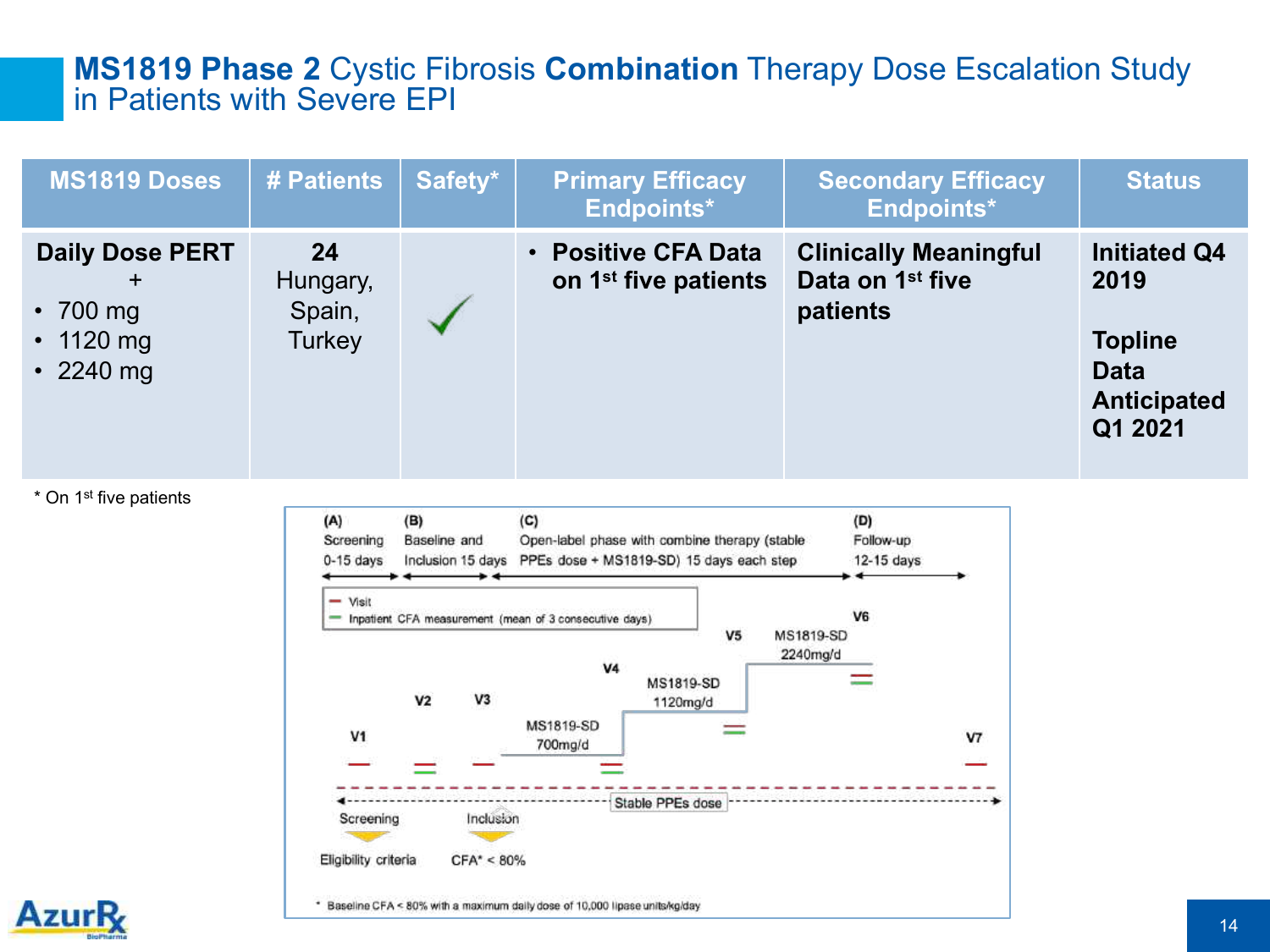## **Phase 2 CF OPTION Study**



### **Trial Design**

- Bridging dose safety study
- $N = 32$

#### **Results**

- **Safety confirmed in CF patients at 2.2g per day. No serious adverse events observed**
- Modified ITT showed MS1819 CFA results of 56% vs. PERT CFA of 86%
- **Approximately 50% of patients showed CFAs sufficient to reach non-inferiority with PERT**

### **Additional findings**

- **No need for protease**
- Coefficient of Nitrogen Absorption (CNA) of 93% MS1819 vs 97% PERT

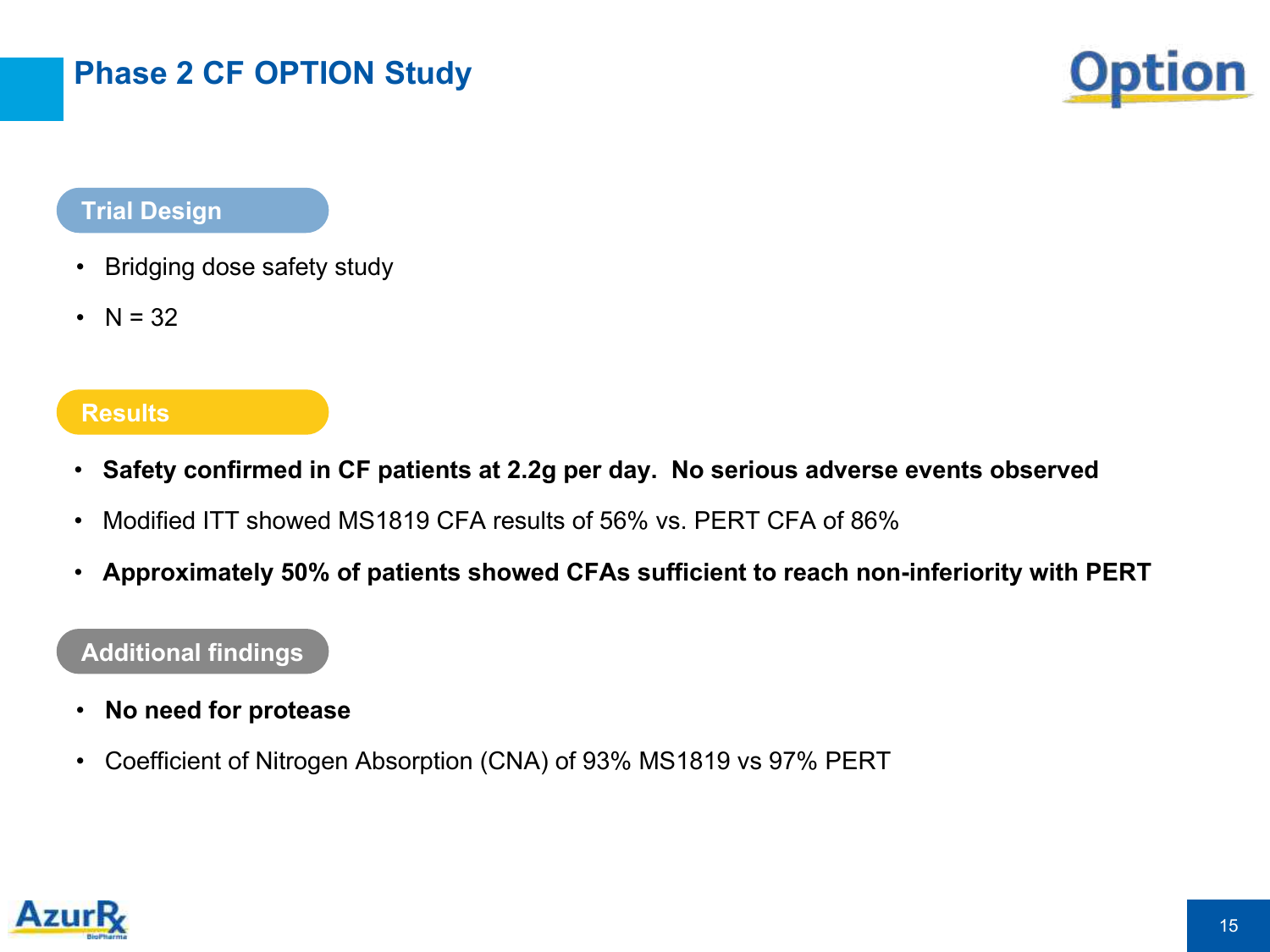#### **Lessons from OPTION to Support Phase 2b Clinical Trial Designion**



**2x2** 

Crossover study design enables rapid study execution





**2.2 gram**

- MS1819 dose insufficient to achieve 80% CFA for all CF patients in study
- Results consistent with CP study



**~50% of patients**  *Showed CFAs sufficient to reach noninferiority with PERT*

#### **Next Steps**

- Additional study to dose escalate to 4.4g/day
- Use of enteric capsules to delay release of MS1819 in lower GI to preserve activity

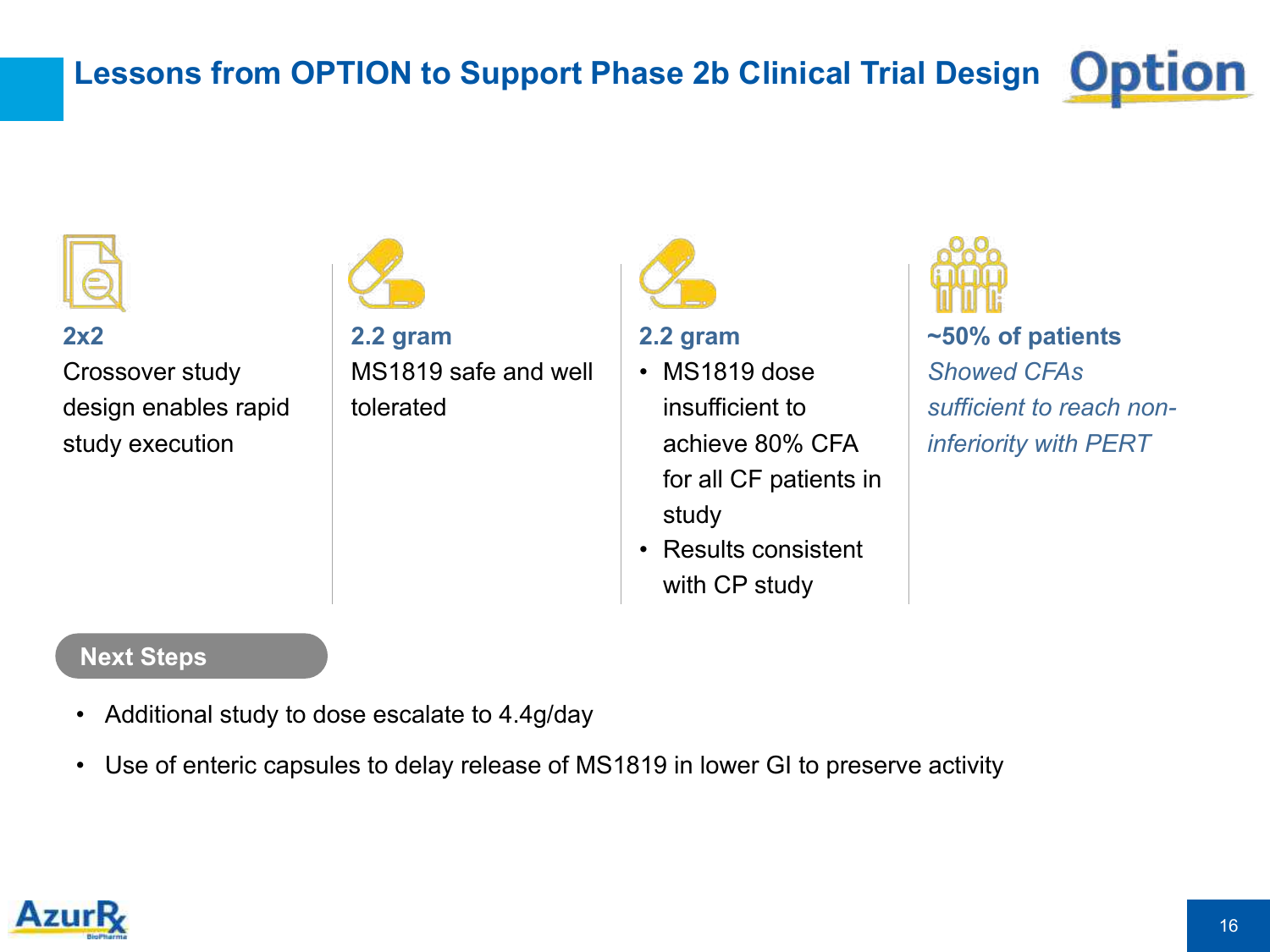### **Enteric Capsules Deliver More MS1819 API to Duodenum for Digestion**



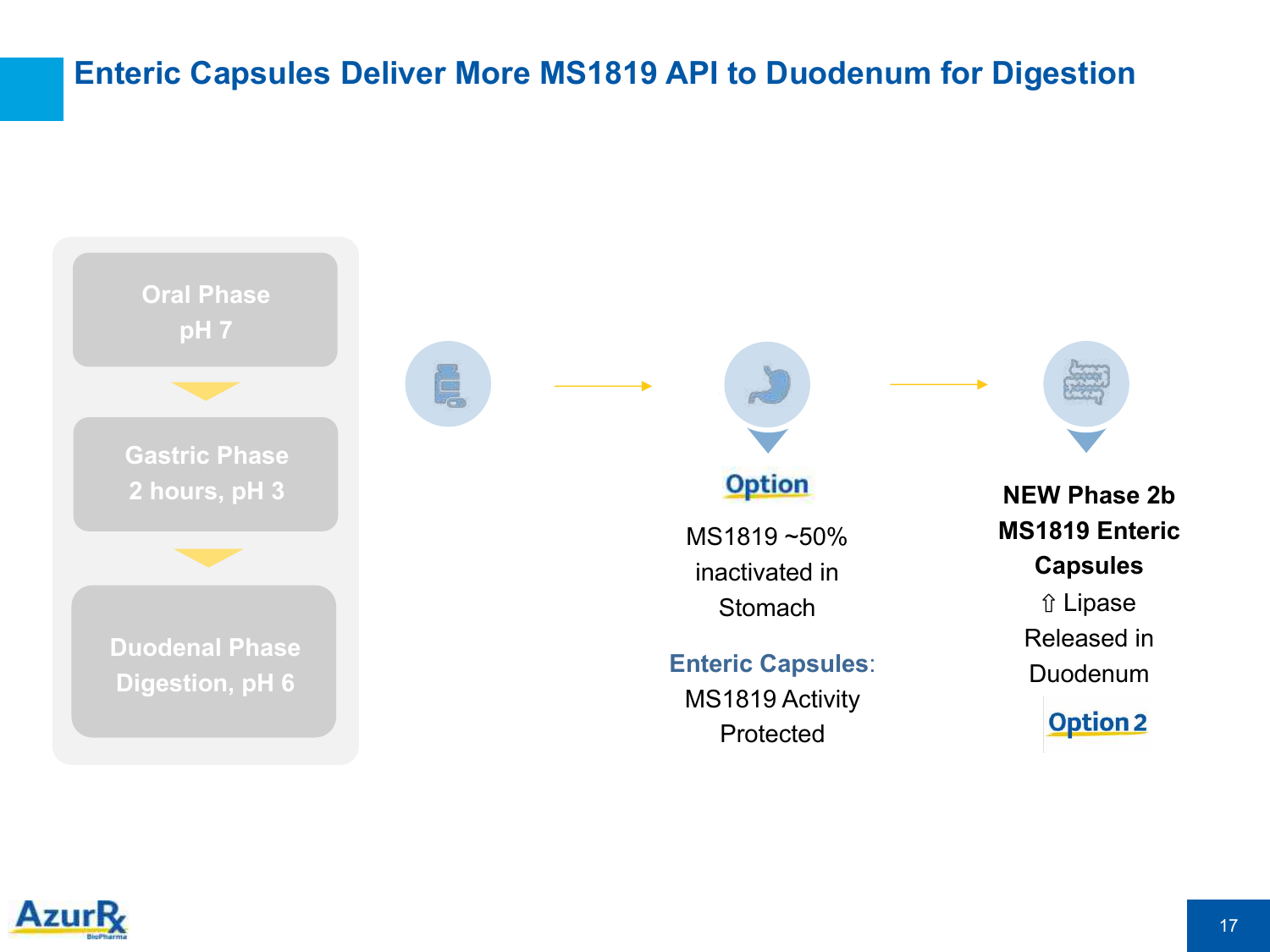### **MS1819 Clinical Pathway**

Ongoing Phase 2 CF trials to determine optimal dose

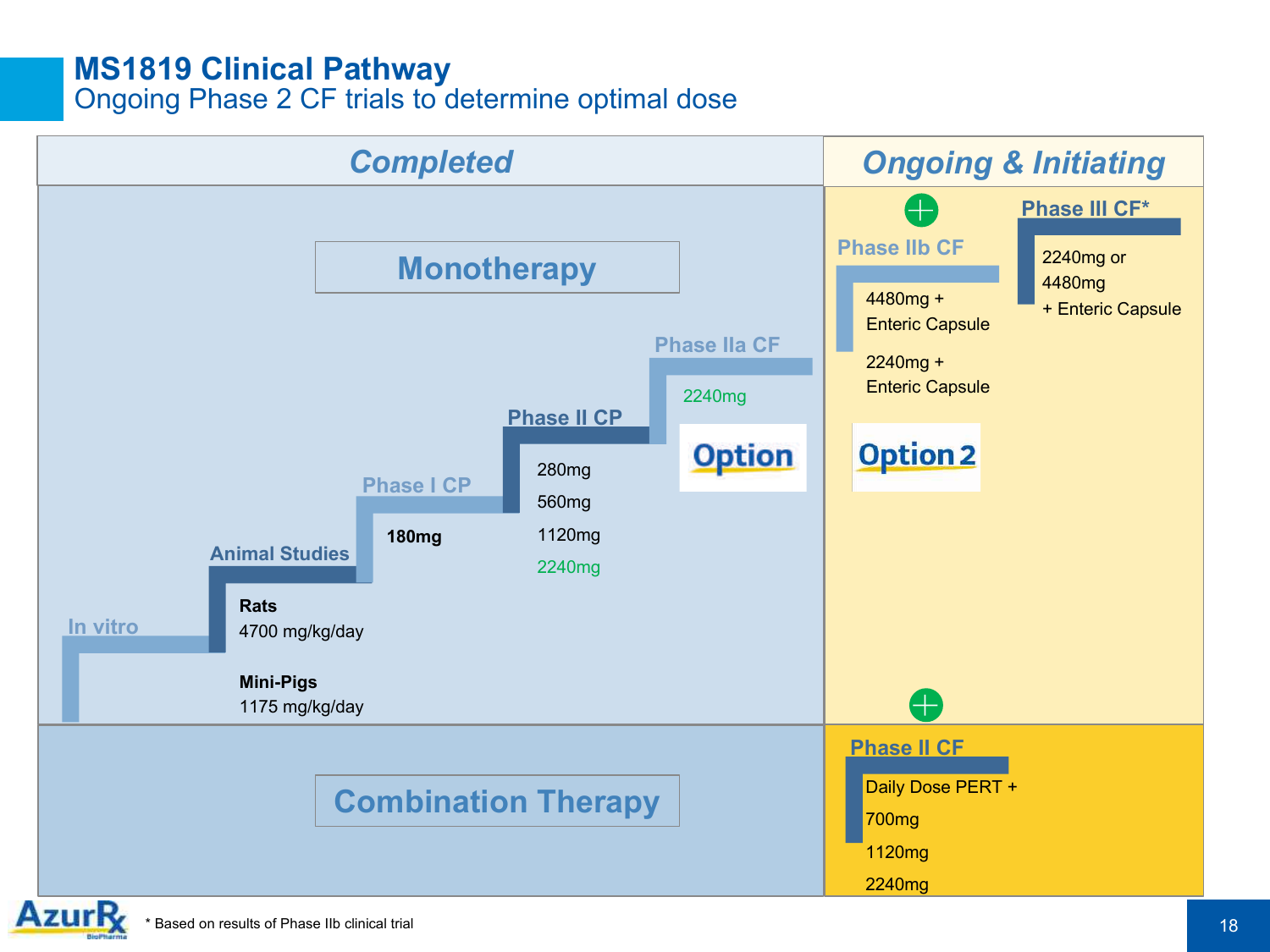### **MS1819 Intellectual Property**

- Covered up to September 2028, with Hatch-Waxman extension to Sept. 2033
- FDA grants additional 12 years of exclusivity for novel biologics from first approval; EMA grants additional 10 years

.

- No blocking patents identified to date
- Potential to file additional IP for life cycle management

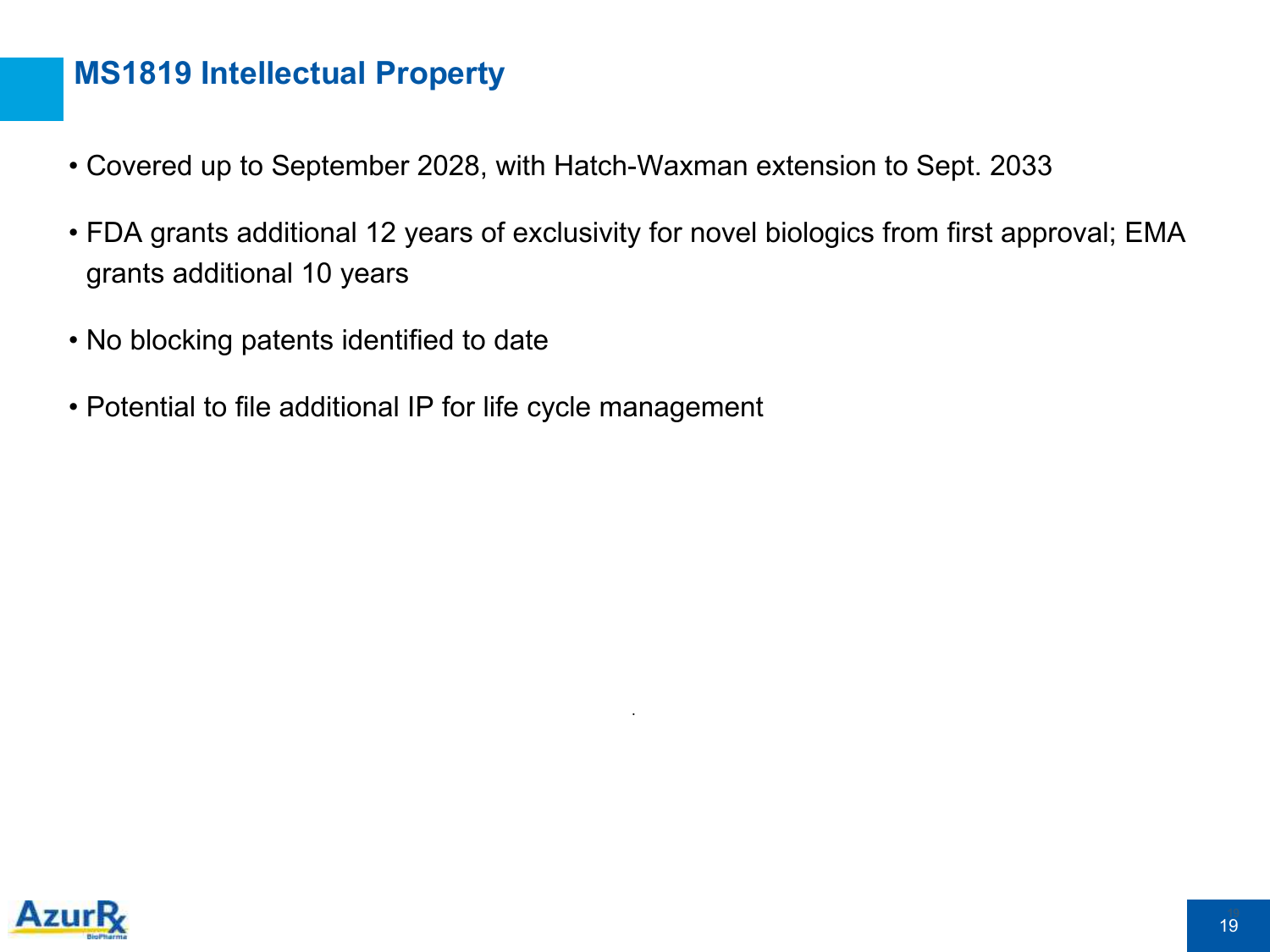# **Analyst Coverage**

| <b>Firm</b>             | <b>Analyst</b>          |
|-------------------------|-------------------------|
| <b>Argus Research</b>   | <b>Steve Silver</b>     |
| <b>Dawson James</b>     | <b>Jason Kolbert</b>    |
| H.C. Wainwright & Co.   | Yi Chen, Ph.D.          |
| <b>Maxim Group</b>      | Jason McCarthy, PhD.    |
| <b>Roth Capital</b>     | Jonathan Aschoff, Ph.D. |
| <b>Trickle Research</b> | David Lavigne           |
| <b>Zacks Research</b>   | John D. Vandermosten    |

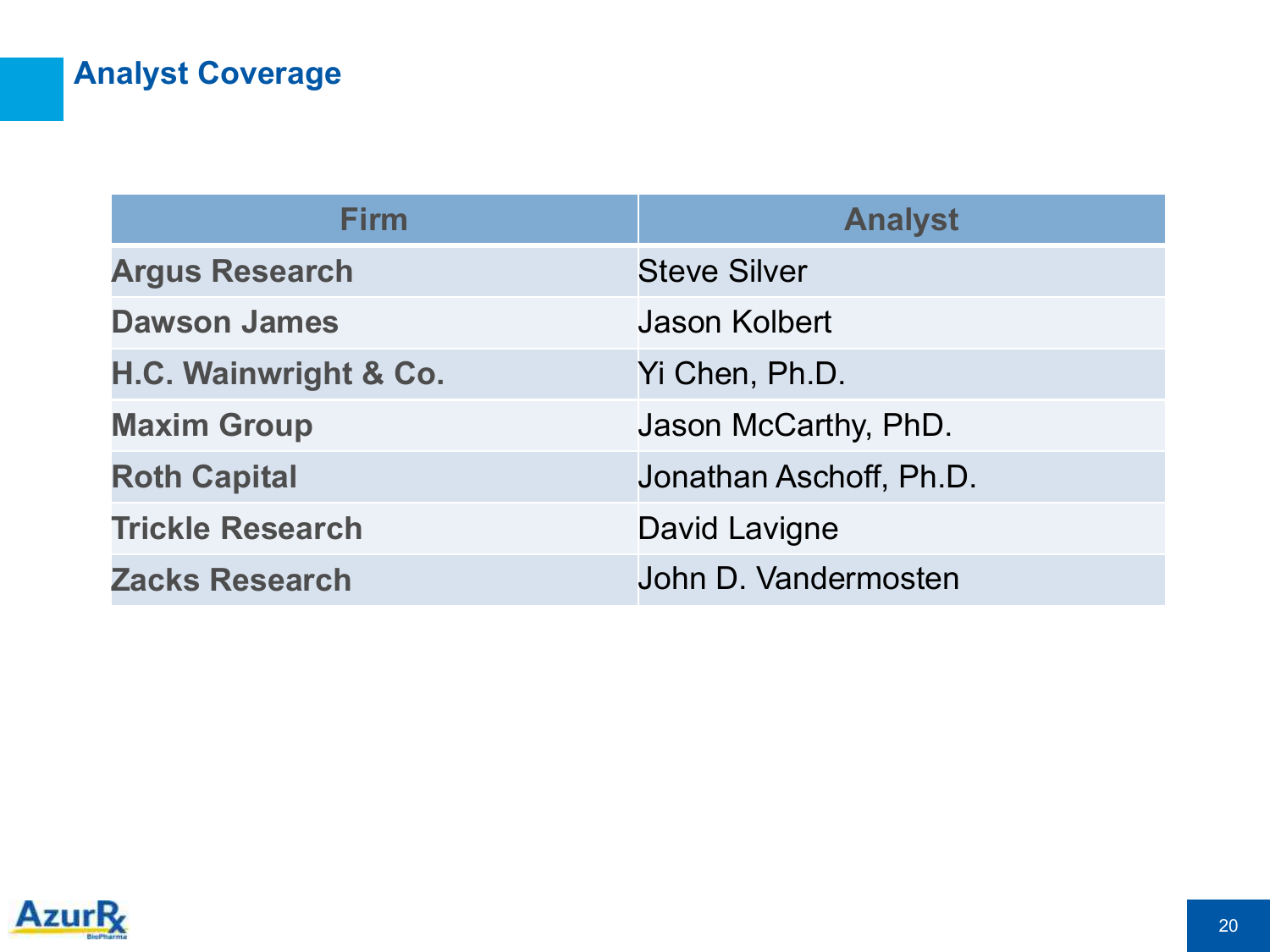## **Financial Overview**

| <b>Founded</b>            | 2014        | <b>Stock Price</b>                        | $$0.94^{(1)}$ |
|---------------------------|-------------|-------------------------------------------|---------------|
| <b>IPO</b>                | 2016        | 52 Week Low-High                          | \$0.37/\$1.94 |
| <b>Nasdaq</b>             | <b>AZRX</b> | <b>Shares Out/Fully</b><br><b>Diluted</b> | 45.7 MM (2)   |
| <b>Market Cap</b>         | \$27 MM (1) | <b>Avg. Daily Volume</b><br>(2 months)    | 331,505       |
| <b>Shares Outstanding</b> | 28.1 MM     | <b>Full-Time Employees</b>                | 11            |

(1) As of market close 6/15/2020

 $(2)$  Includes 7.1MM shares issuable upon conversion of convertible notes at \$0.97/share

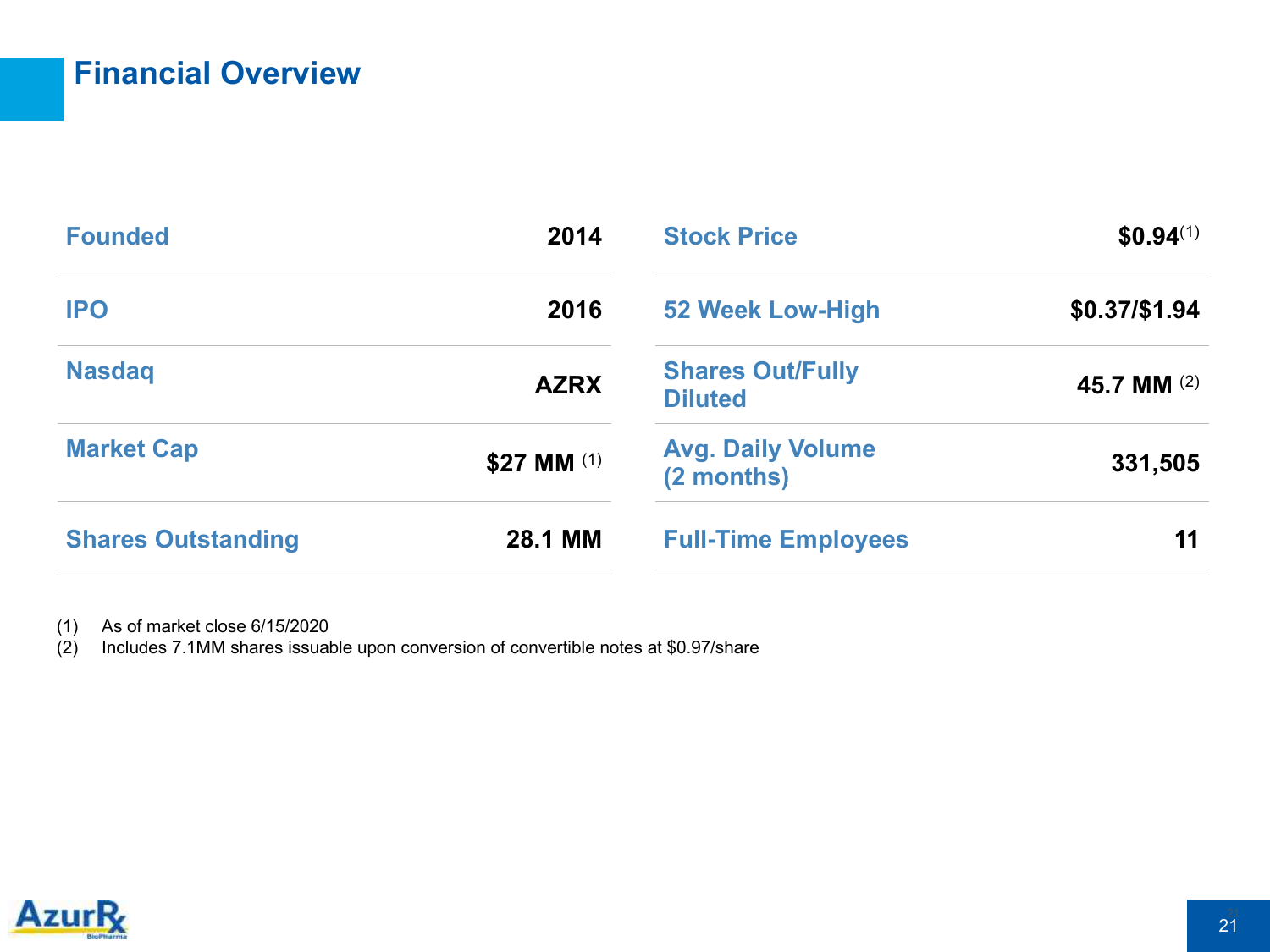### **Investment Highlights**

Biotechnology company focused on the development of therapeutic proteins for GI indications

### **MS1819 recombinant lipase for treatment of Exocrine Pancreatic Insufficiency (EPI)**

- Targeting patients with **Cystic Fibrosis (CF)** and **Chronic Pancreatitis (CP)**
- Addressing established global market **(>\$2 billion)** (1)

### **Potential synthetic alternative to porcine pancreatic enzyme replacement therapy (PERT)**

- Clear unmet medical need
- Established POC in two therapeutic indications in CF and CP

### **Pursuing parallel monotherapy and combination therapy clinical pathways:**

- Topline Phase 2b CF monotherapy data expected Q1 2021
- Topline Phase 2 CF combination (MS1819 + PERT) therapy data expected Q1 2021

### **New Management Team with combined experience in developing and launching over 25 drugs**

• Established track record of execution and value creation

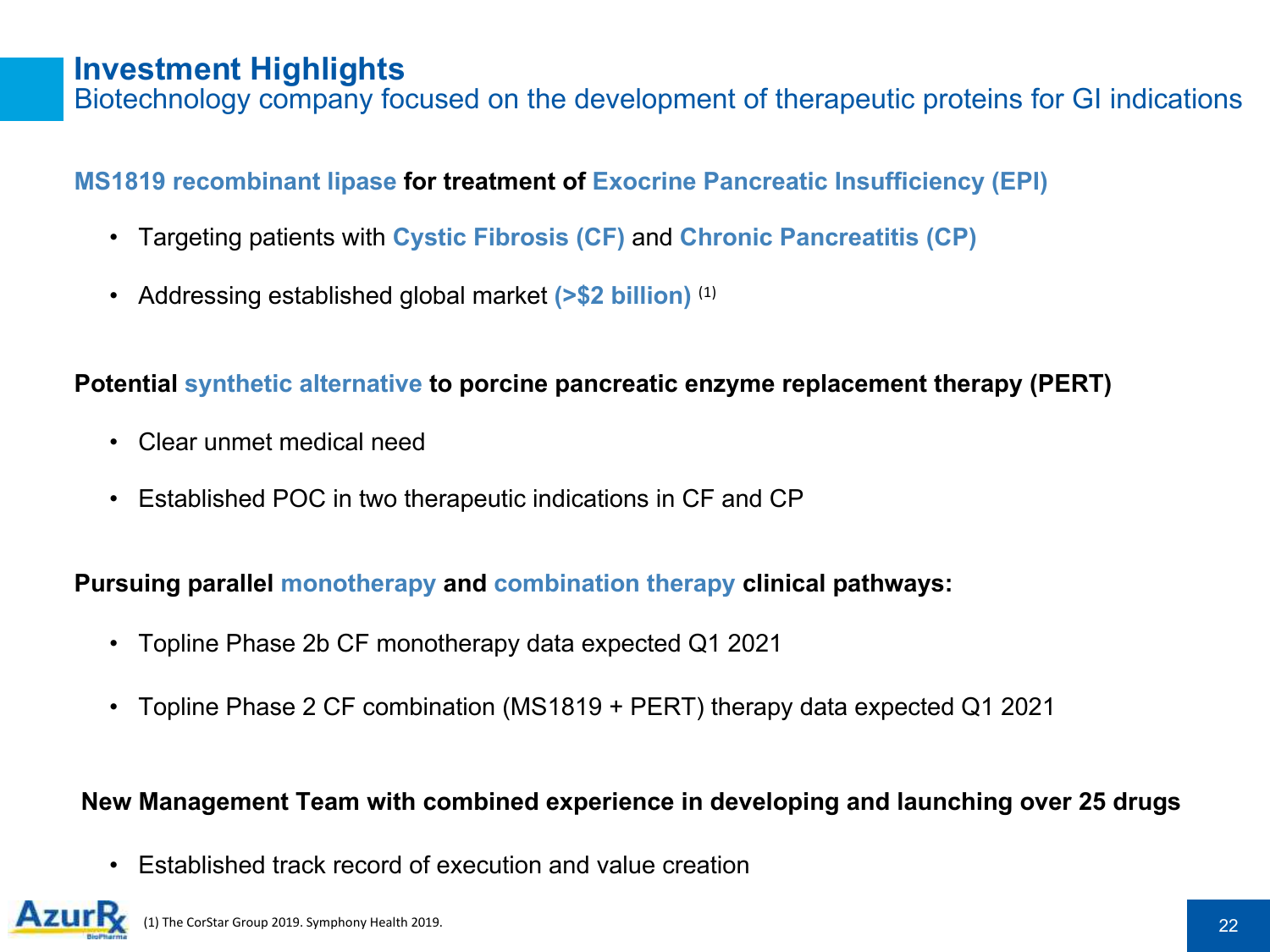

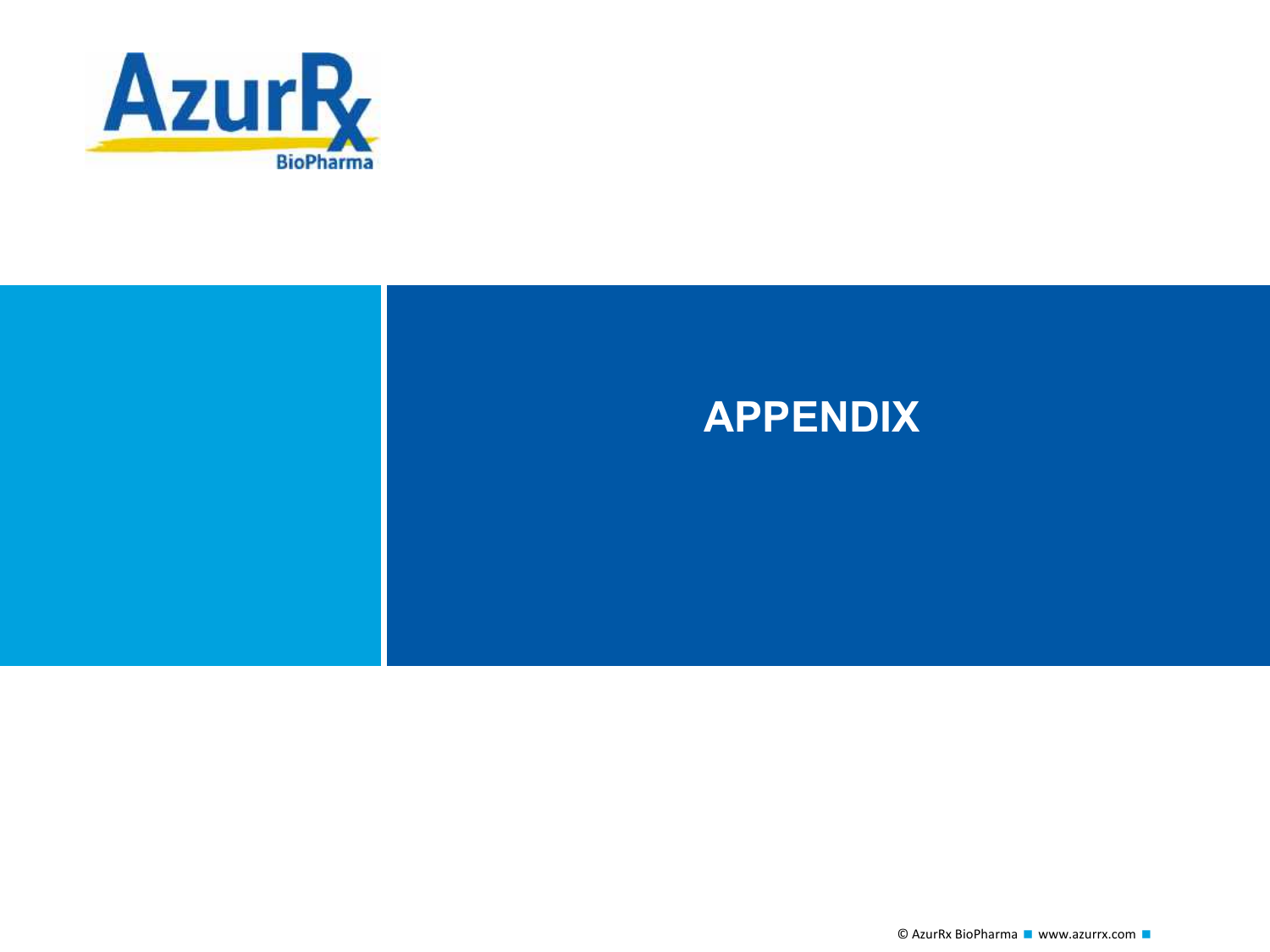#### **MS1819 Shows Strong Activity at Normal pH Range**

In vitro lipolytic activity of MS1819 lipase in the presence of bile salts in the European and US Pharmacopeia test<br>(U/mg, Pure Enzyme)



Note: In normal subjects, physiological pH in duodenum is between approximately 5 and 6. In CP and CF pH is lowered to a more acidic range, approximately pH 4 to 5. MS1819 not inactivated by bile salts.

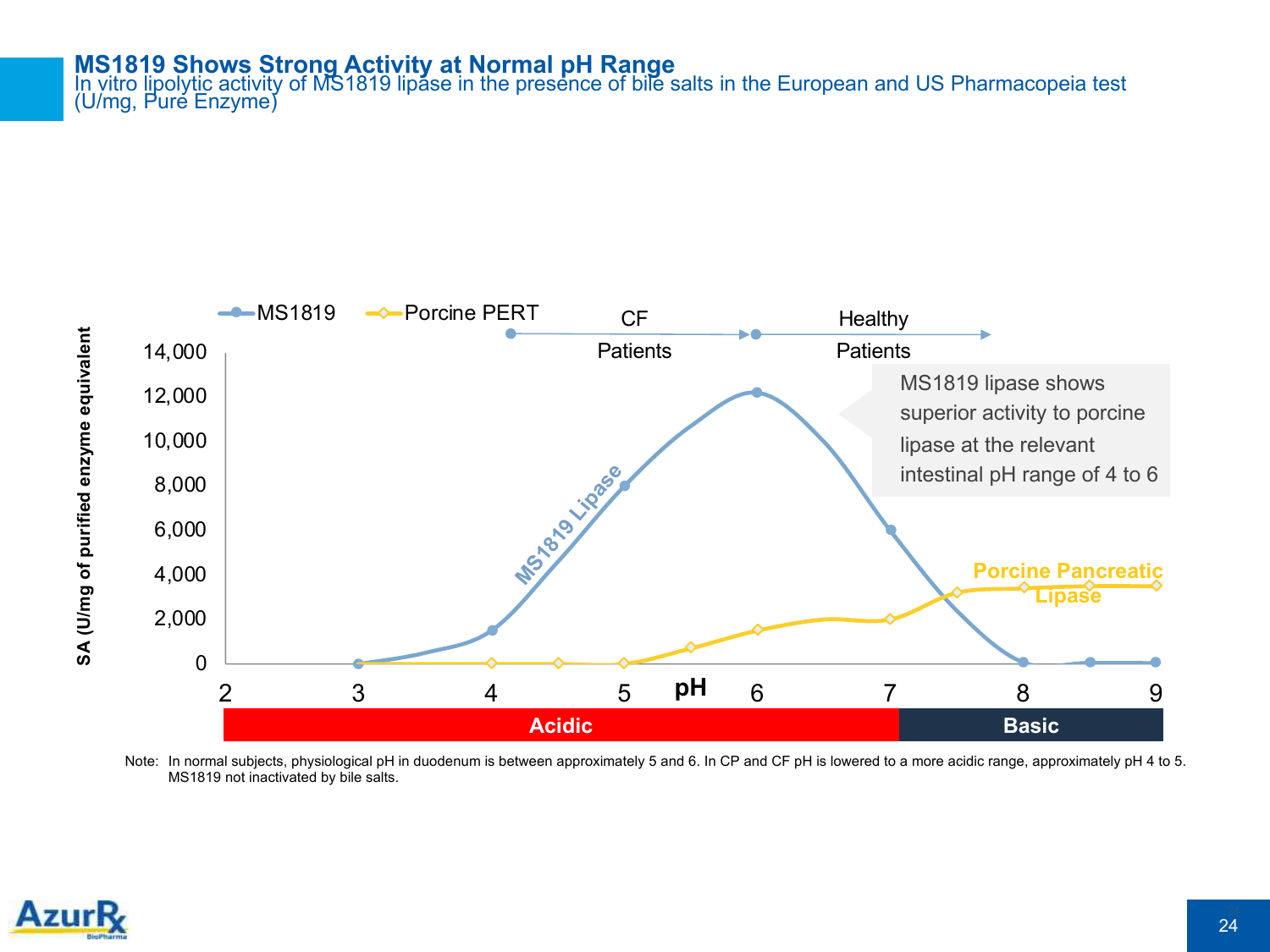#### **CF Treatment Approach**

In vitro CF EPI patients progress through different lines of therapy. Progressive EPI requires enzyme replacement<br>therapy to treat the underlying deficiency.



PPI:Proton-pump inhibitors

Source: Results of interviews of 10 pulmonologists, The CorStar Group 5/2019, and 10 gastroenterologists, Campbell Alliance 8/2014

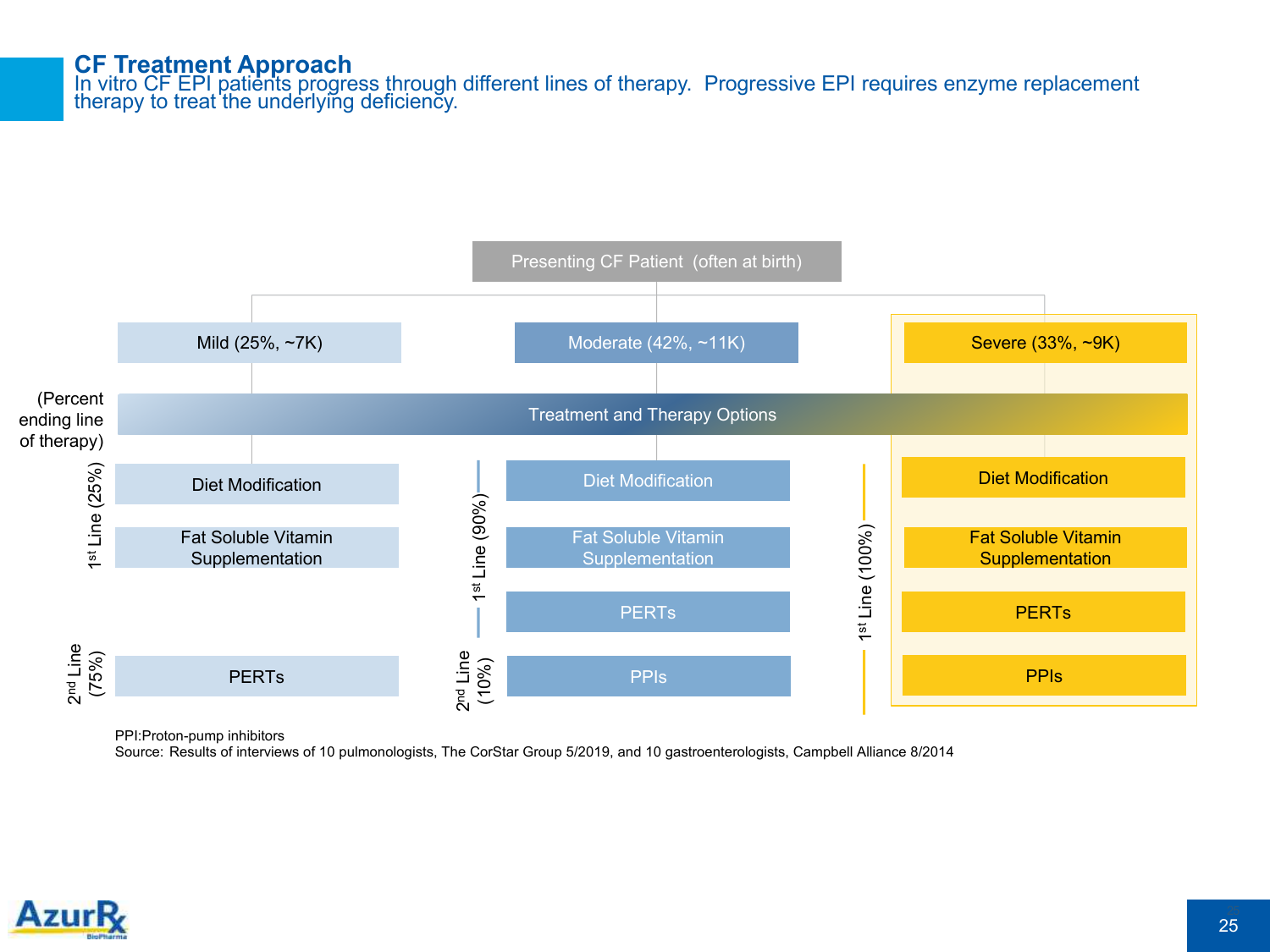### **Clinical Trial Design for MS1819 Phase 2 in Chronic Pancreatitis**

#### **Trial conducted in France, Australia and New Zealand; 11 patients enrolled**

- Fecal elastase-1 at screening <100 µg/g
- Inpatient CFA measurement (mean of 3 consecutive days) Ξ.
- Outpatient CFA measurement (mean of 3 consecutive days)



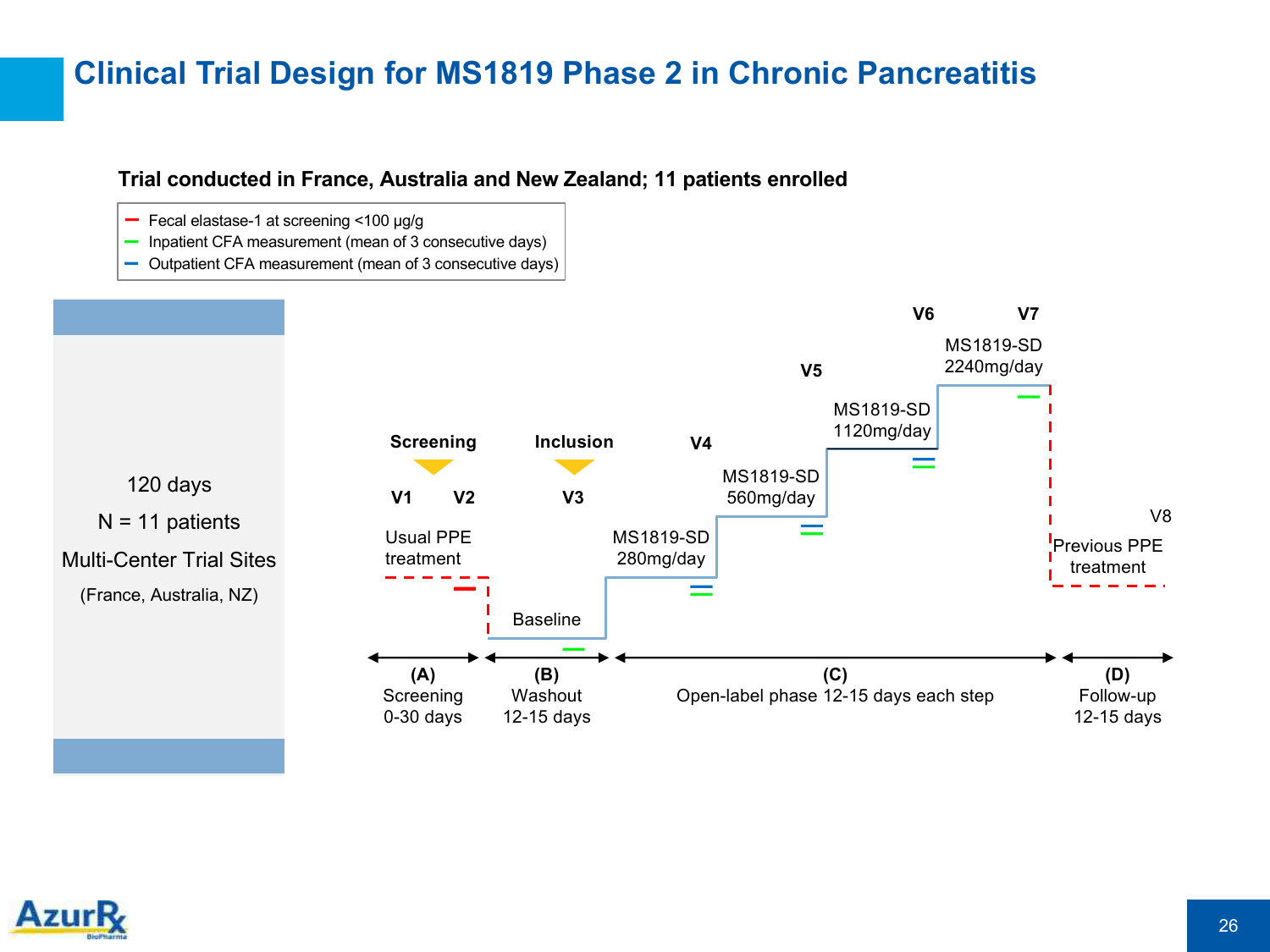## **MS1819 Phase 2 Chronic Pancreatitis Trial (Completed 2018)**

### **Trial Design**

- $N = 11$  CP patients
- 2-week wash-out period; ascending doses of MS1819, with the highest daily dose being 2.2 grams per day

#### **Primary endpoints:**

Safety and CFA change from baseline

#### **Secondary endpoints:**

Number of bowel movements, stool consistency and steatorrhea, also showed statistically significant and clinically meaningful improvements with MS1819 treatment.

#### **Results**

- Statistically significant improvements in CFA on an ITT (Intent To Treat) and PP (Per Protocol) basis.
- Favorable safety profile with no serious adverse events

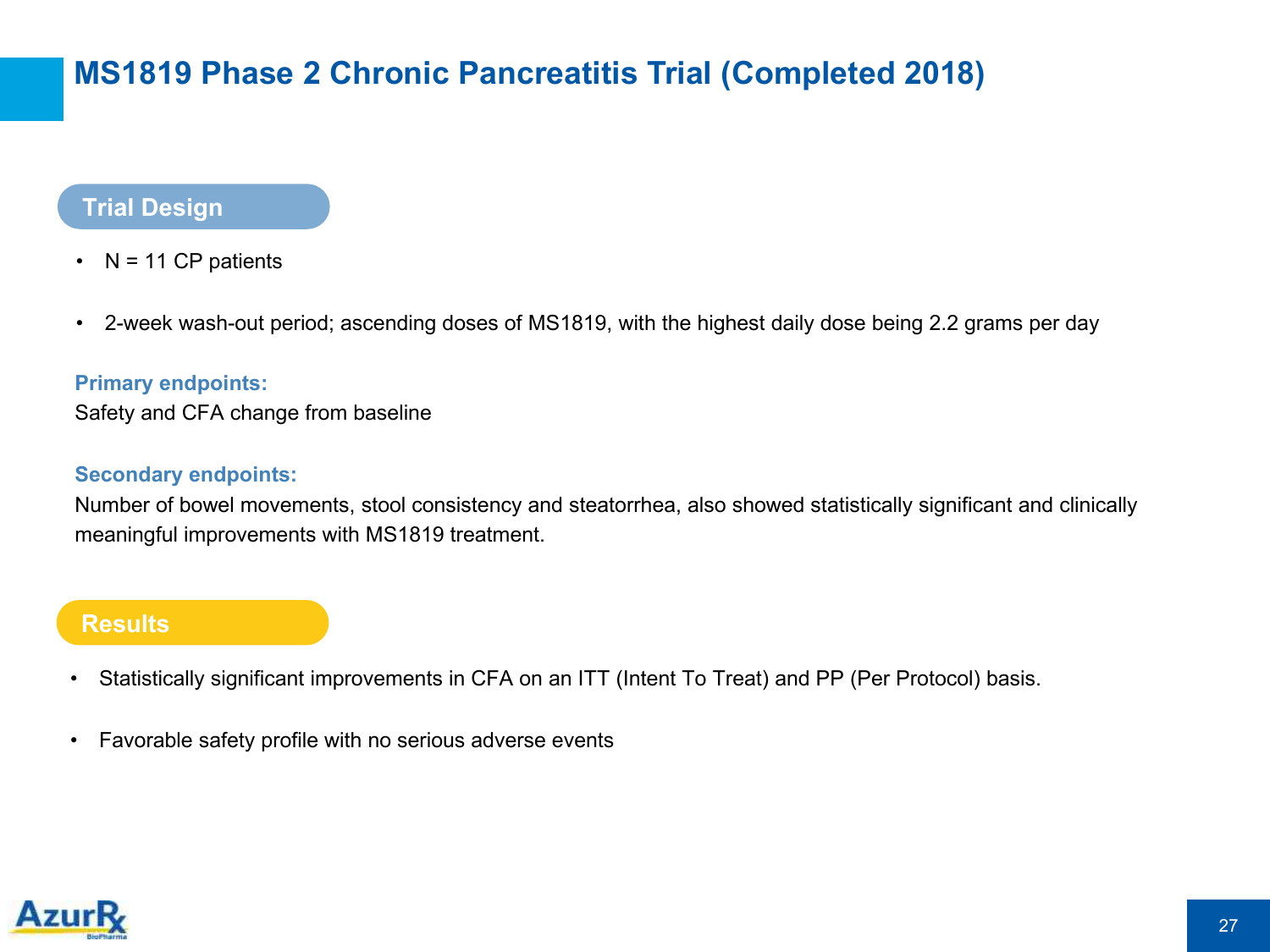### **MS1819 Phase 2 Study in CP: Primary and Secondary Efficacy Endpoints**

|                                                             | <b>Baseline</b> | @ Highest Dose of MS1819-SD<br>$(2240 \text{ mg})$ | <b>Mean</b><br>Change | p-value |
|-------------------------------------------------------------|-----------------|----------------------------------------------------|-----------------------|---------|
| <b>Coefficient of Fat Absorption (CFA)*</b>                 | 41.2            | 63.3                                               | 21.8%                 | 0.002   |
| <b>Stool Consistency (Bristol Scale)</b>                    | 5.1             | 4.1                                                | $-19.6%$              | 0.006   |
| <b>Bowel Movements</b>                                      | 2.8             | 1.9                                                | $-32%$                | 0.006   |
| <b>Steatorrhea</b>                                          | 12.3            | 10.1                                               | $-18%$                | 0.008   |
| <b>Abdominal Discomfort</b><br><b>(Visual Analog Scale)</b> | 21.0            | 14.5                                               | $-31%$                | 0.148   |

• Per Protocol Analysis

Source: University of Adelaide, Adelaide, Australia; 2. AzurRx, Langlade, France; 3. Syneos Health, London, UK; 4. AzurRx, New York, NY, USA. **Nam Q Nguyen**,1 Luc Lebreton,2 Gary Smith,<sup>3</sup> Philippe Jais,<sup>2</sup> Mathieu Schue,<sup>2</sup> and Thijs Spoor<sup>4</sup> "Impact of a spray dried recombinant lipase, MS1819, For the treatment of exocrine pancreatic insufficiency in patients with chronic pancreatitis: Results of a multicenter, Phase II, open-label, non-randomized study". Presented by Dr. Nam Q. Nguyen, et al., at Digestive Disease Week on May 20, 2019. \* Per Protocol Analysis. Intent to Treat Analysis showed a Mean Change of 15.7%, p value <0.001

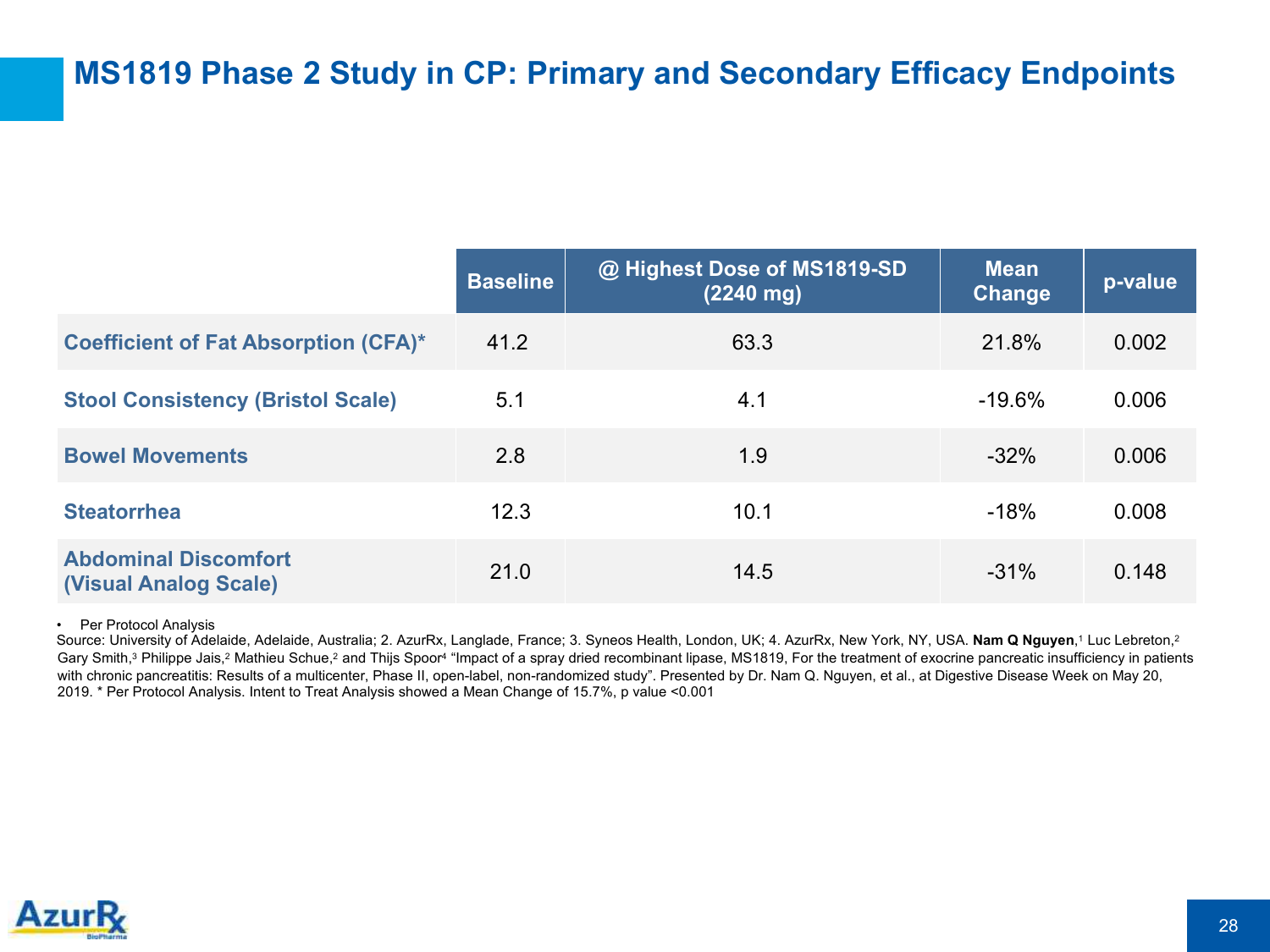## **Phase 2a CF OPTION Bridging Dose Safety Study (Completed 2019)**



Open-Label, Multicenter, 2x2 Crossover Trial to assess the Safety and Efficacy of MS1819 in Patients with Exocrine Pancreatic Insufficiency due to Cystic Fibrosis



**32** patients across **14** sites in the U.S. and Poland completed the study

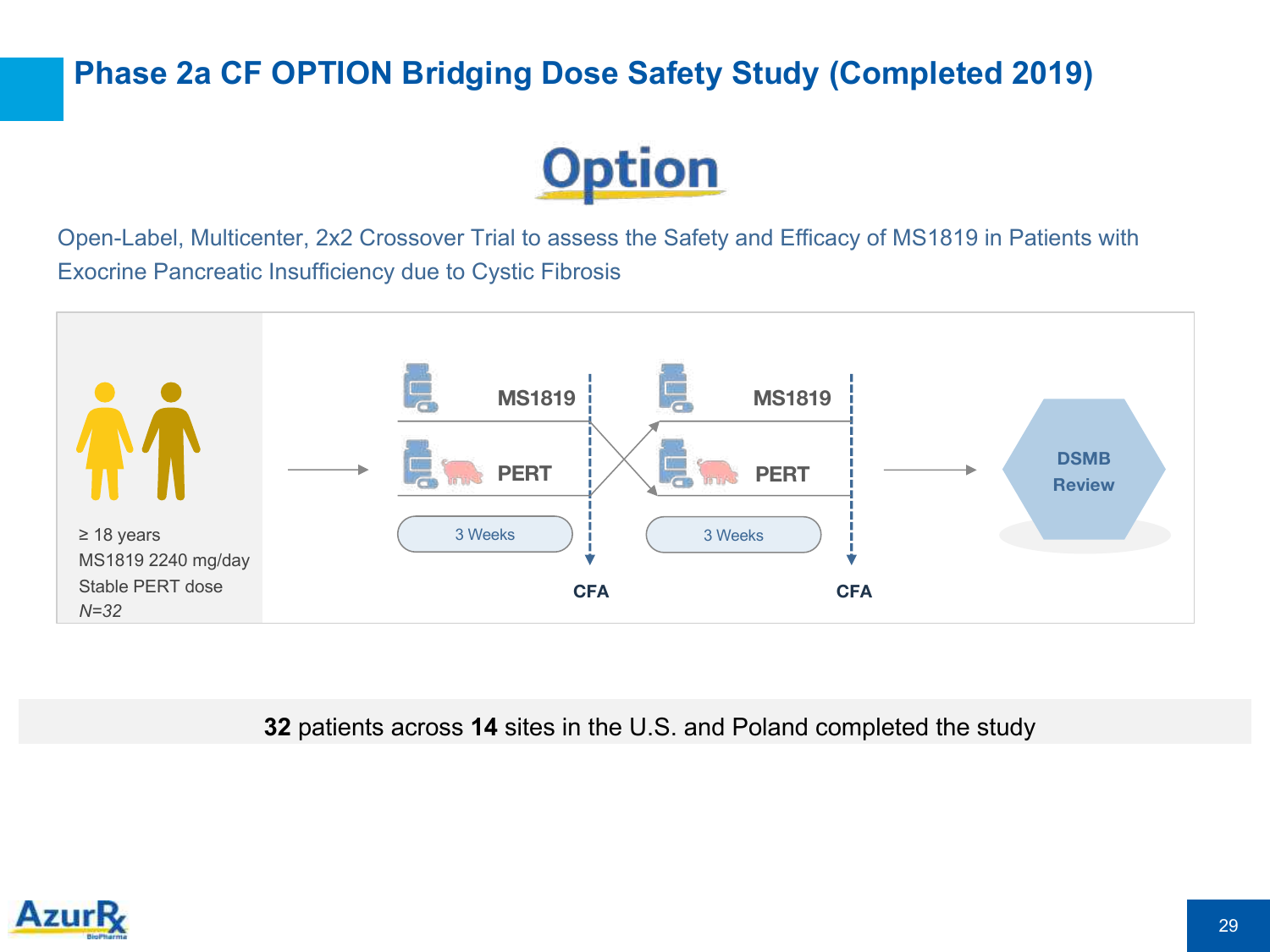## **Phase 2b CF OPTION 2 Enteric Dose-Escalation Trial (Initiating Q2 2020)**



Open-Label, Multicenter, 2x2 Crossover Trial to assess the Safety and Efficacy of MS1819 in Enteric Capsules in Patients with Exocrine Pancreatic Insufficiency due to Cystic Fibrosis



**30** patients across **15** sites in the U.S. and Poland anticipated

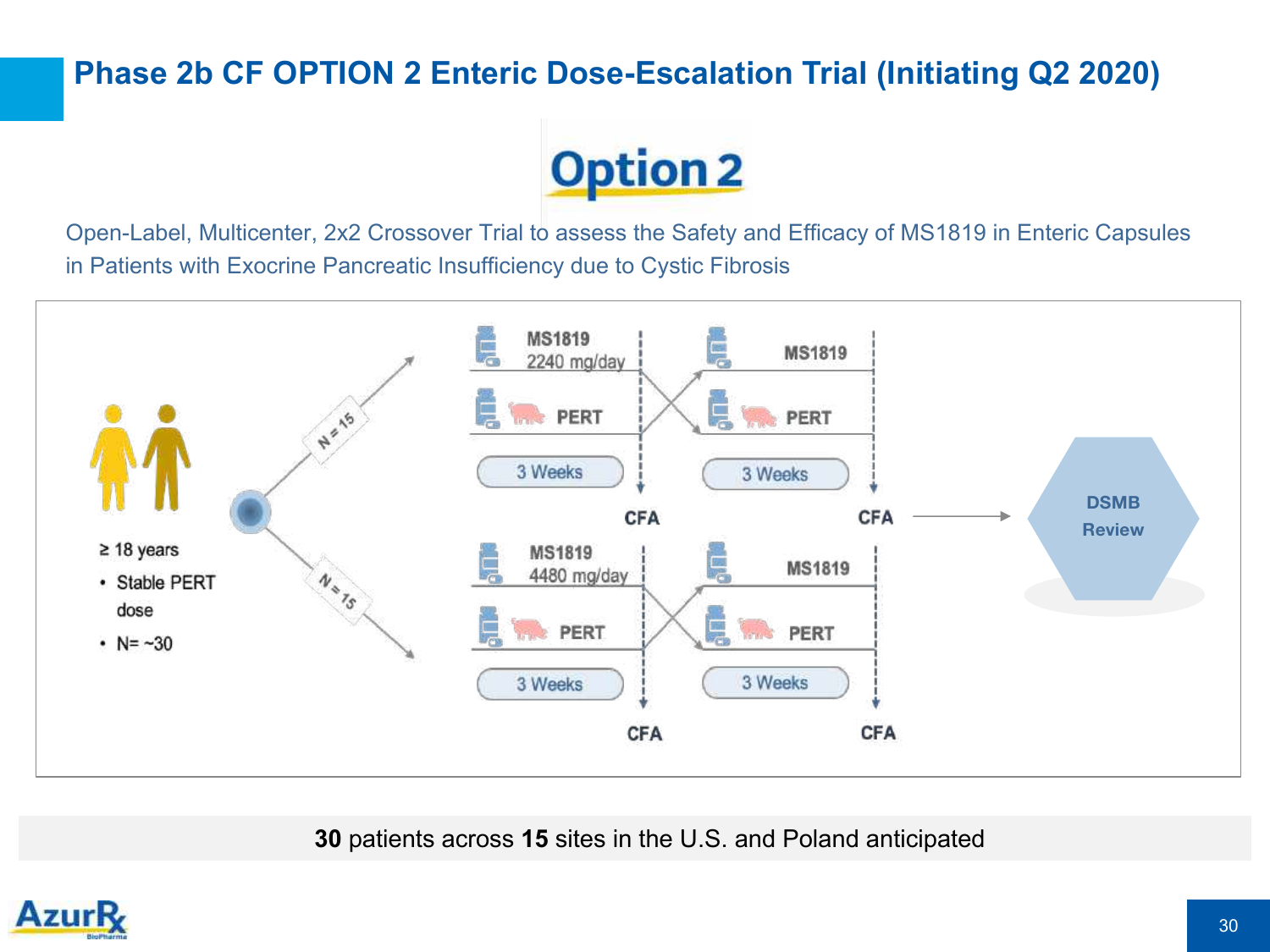# **Phase 2 Combination Therapy Trial in CF Patients with Severe EPI**

Substantial unmet need in patients not to goal on chronic PERT therapy



**Efficacy endpoint of increasing CFA above 80% in patients with severe EPI**